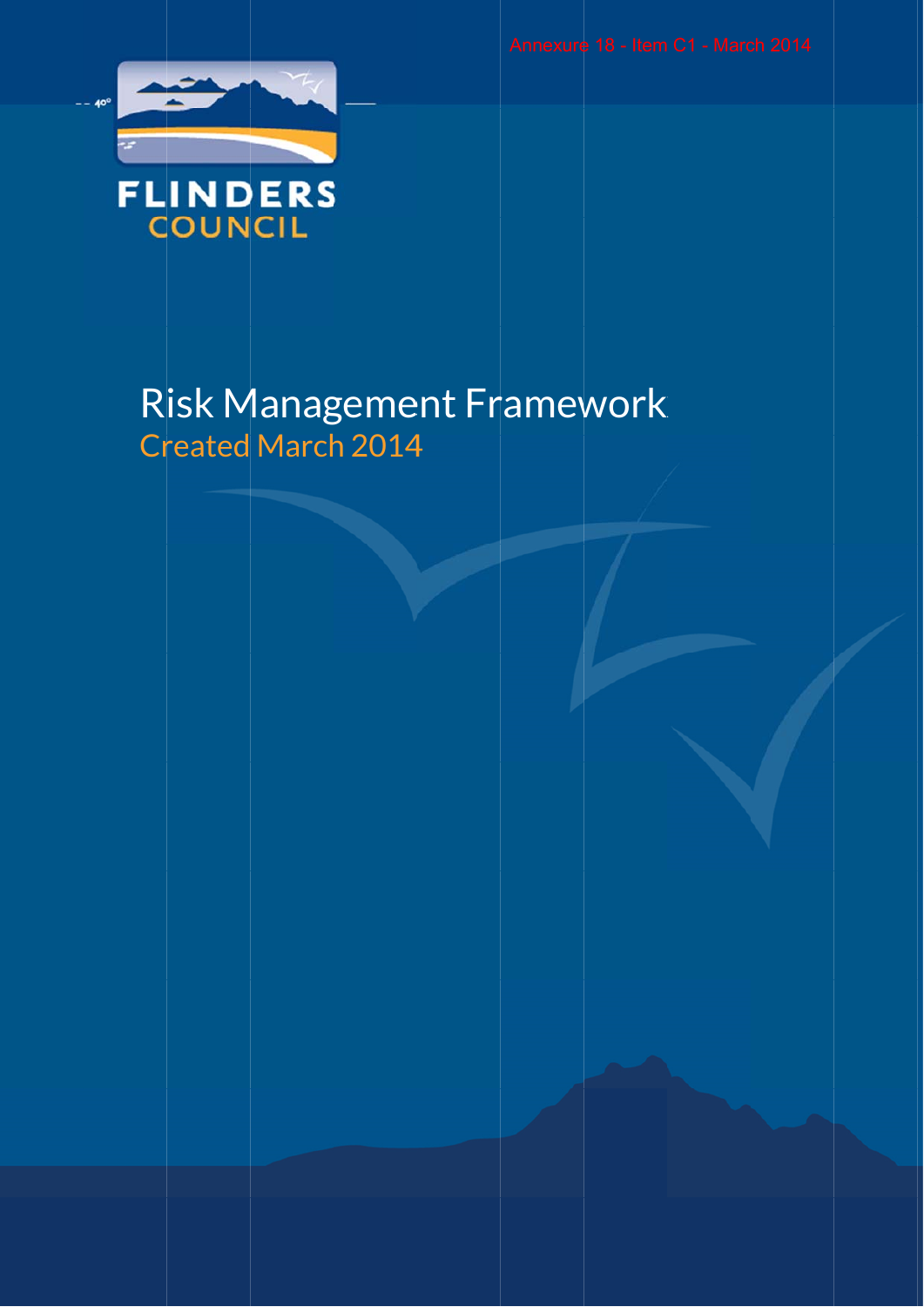# TABLE OF CONTENTS

| <b>APPENDICES</b> |  |
|-------------------|--|
|                   |  |
|                   |  |
|                   |  |
|                   |  |
|                   |  |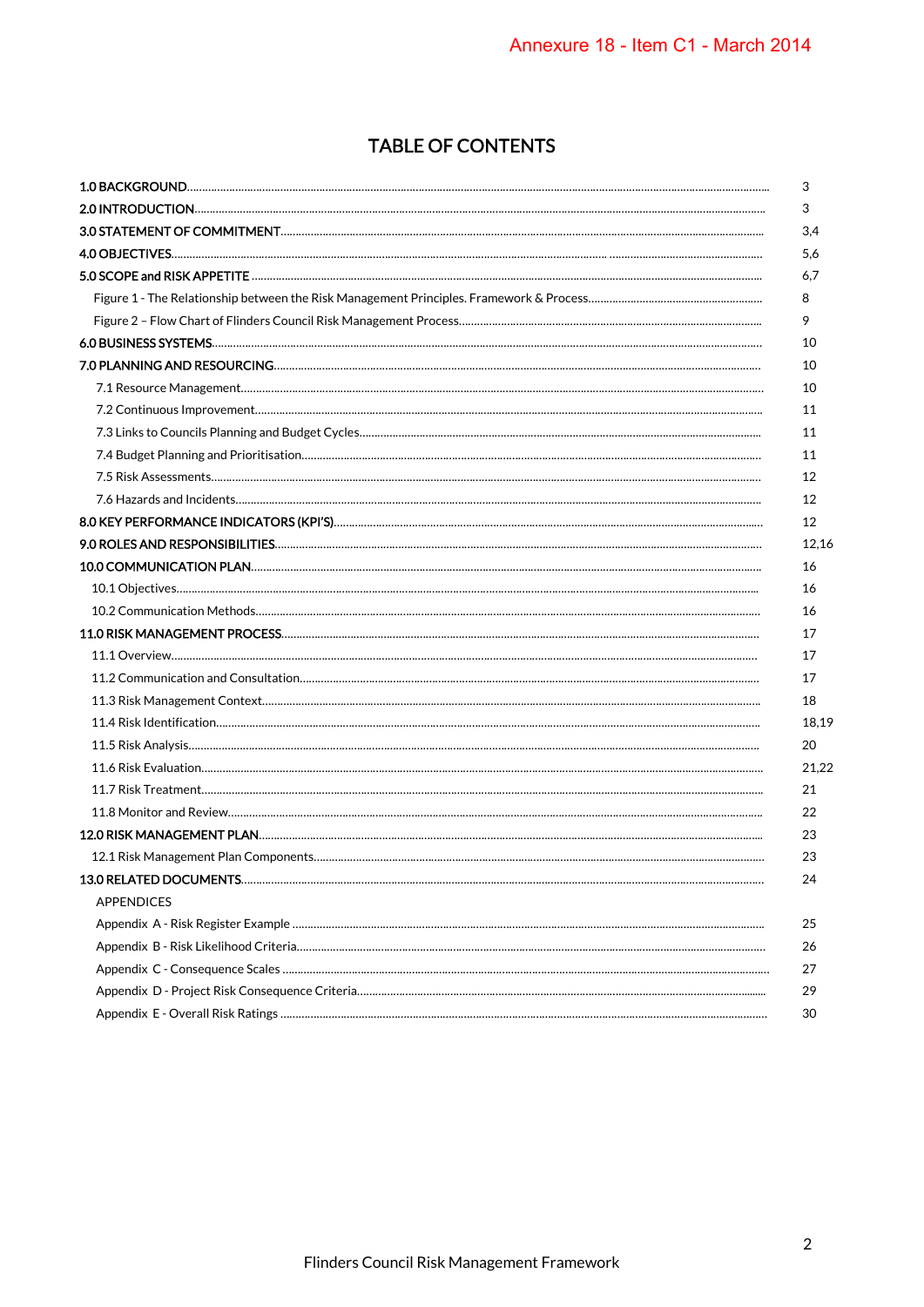#### 1.0 BACKGROUND

Risk exists in all aspects of an organisation's activities. AS/NZS ISO31000:2009 - Risk Management Principles and Guidelines ('the Standard') defines risk as "the effect of uncertainty on objectives". Risk management refers to the coordinated activities to direct and control an organisation with regard to risk.

Flinders Council's Risk Management Framework (The Framework) outlines the way we implement, monitor, review and continually improve our understanding of risk and how we use this information to make informed decisions.

Risk management involves establishing a customised Framework (this Framework), within which we can promote a risk aware culture, and the application of logical and systematic risk management processes to stages of the life cycle of agreed decisions, activities, functions or operations that may include the potential for unacceptable risk.

# 2.0 INTRODUCTION

Risk Management is critical to our ability to achieve the key result areas contained in our Strategic Plan.

By fostering a vibrant risk management culture that encourages people at all levels to think about and understand risk, we seek to minimise the waste of our resources i.e. human, financial and endeavour to ensure that Council decisions, events, activities and projects are undertaken with consideration of risk to the organisation, its people and the community.

Achievement of the Strategic Plan and key results areas can depend on a number of factors including:

- The health and well-being of our people;
- Due care towards our customers and the community;
- The protection of our assets; and
- Incorporating legislative requirements into our work processes.

#### 3.0 STATEMENT OF COMMITMENT

We will, as far as is reasonably practicable, protect our workers and the community through the application of sound management principles and practices to manage our exposure to risks. Risk management:

- Creates and protects value;
- Is an integral part of our organisational processes;
- Is part of our decision making;
- Addresses uncertainty;
- Is systematic, structured and timely;
- Is based on the best available information;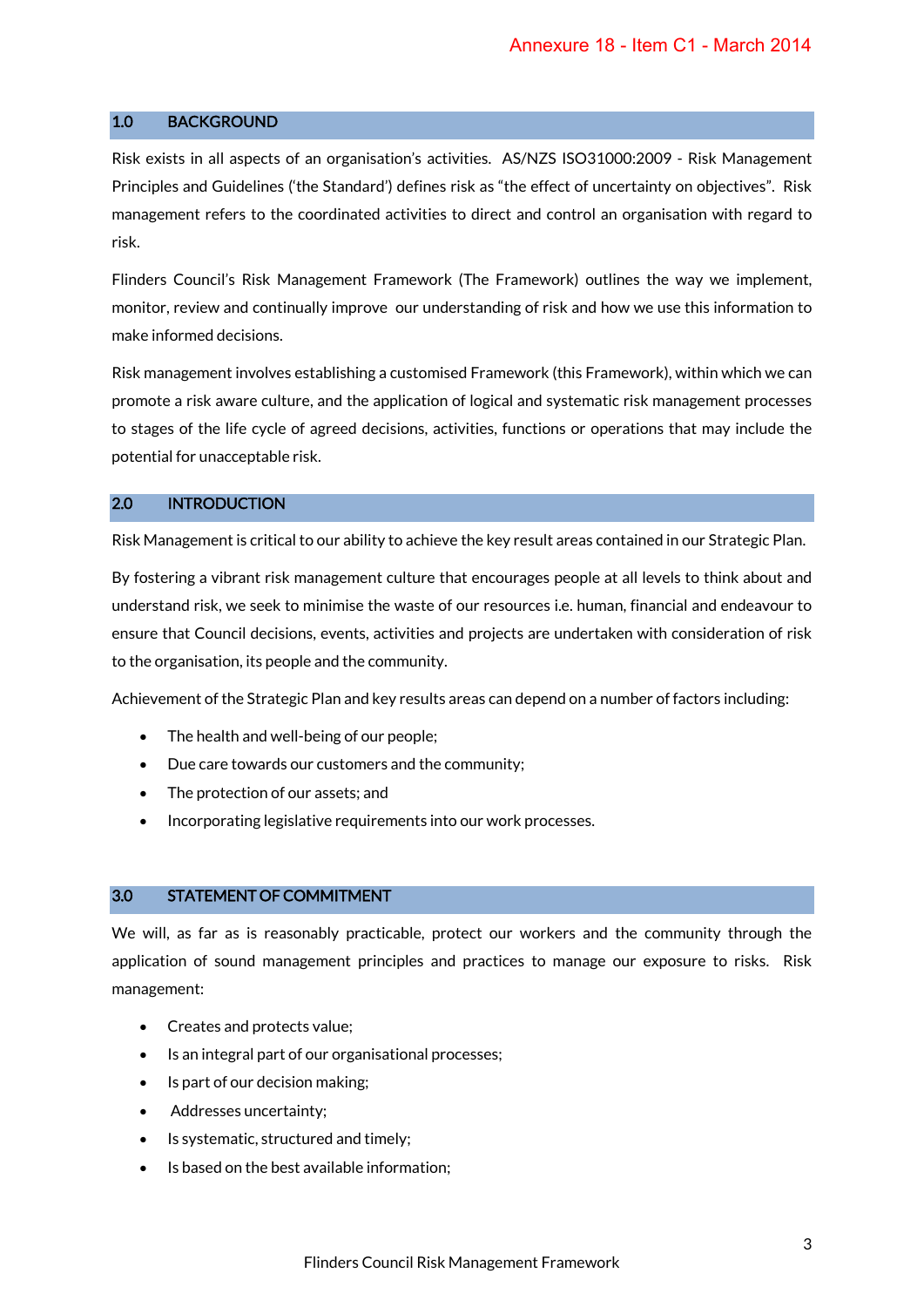- Is tailored;
- Takes human and cultural considerations into account;
- Is transparent and inclusive;
- Is dynamic, iterative and responsive to change; and
- Facilitates continual improvement.

We are committed to managing our risks by identifying; analysing, evaluating, treating, monitoring and communicating risks that are perceived to impact on our ability to achieve our vision and strategic objectives.

Our Risk Management Framework demonstrates our commitment to risk management, to be embraced by workers, Councillors and Committees engaged in Council business and defines the responsibilities of those involved in the process of managing risk.

In order to achieve an appropriate balance between realising opportunities for gains and minimising losses; Council will endeavour to manage risk at strategic and operational levels to ensure that it can make more informed decisions with respect to its activities. See Flinders Council's Risk Management Policy .Section 13.0 - Hyperlink

Flinders Council acknowledges that the adoption of a strategic and formal approach to risk management may provide numerous benefits. These benefits include but are not limited to:

- Good corporate governance;
- Compliance with relevant legislation;
- Protecting people's safety;
- Proactive rather than reactive management:
- Rigorous decision making and planning; the right decisions for its people and our community;
- Improved identification of opportunities and threats;
- Effective allocation and use of resources:
- Improving workers confidence;
- Maintaining a positive public image;
- Effective asset management;
- A clear understanding by stakeholders of their roles, responsibilities and accountabilities for managing risk;
- The development of a more risk aware organisational culture through enhanced communication, measurement and reporting of risk.

The Framework builds on the objectives of Flinders Council's Risk Management Policy and outlines the methodology adopted to identify, assess, manage and report on identified risks in the organisation to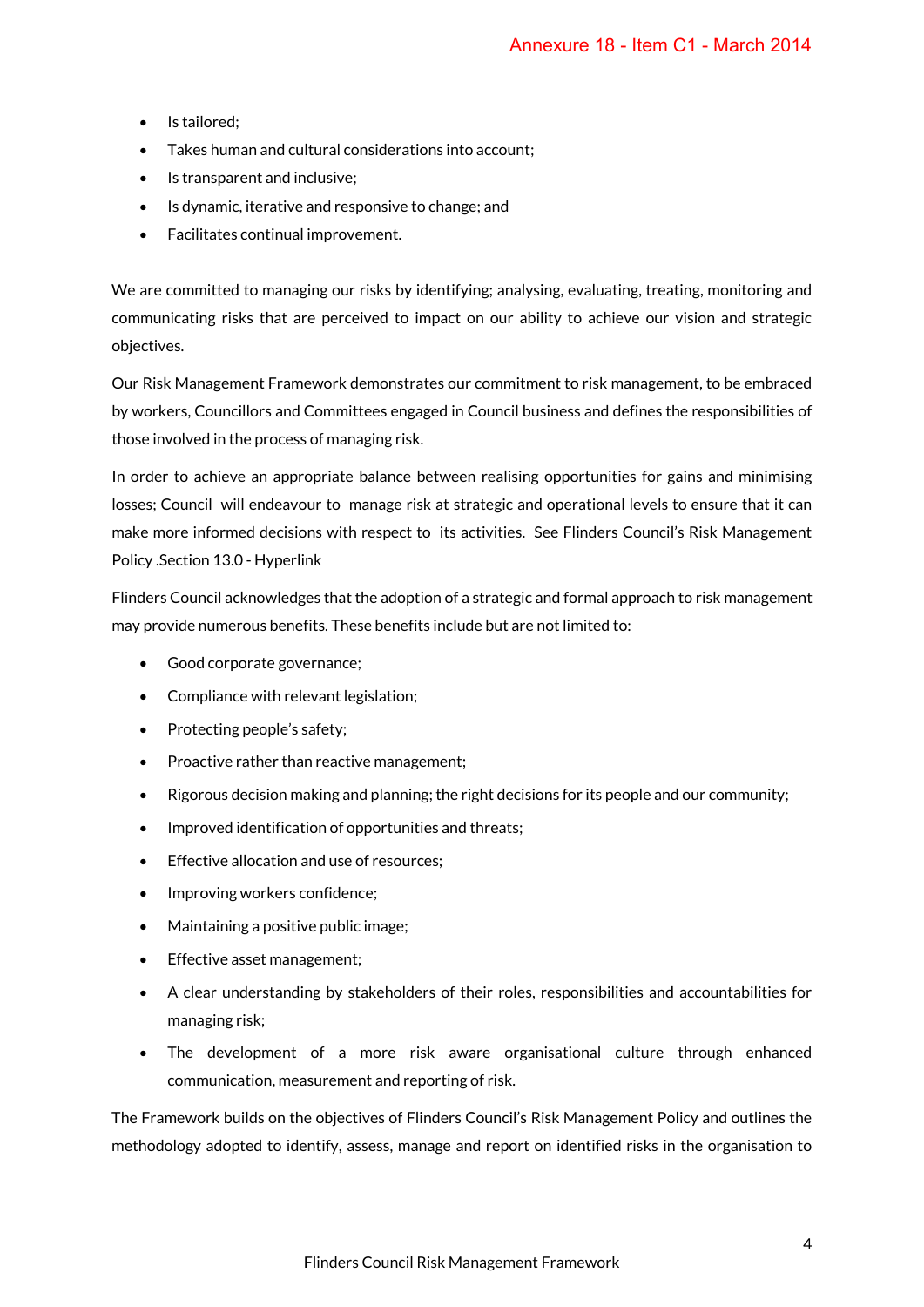ensure parties understand how risk is managed. The Framework aims to integrate the process for managing risk into the organisation's various activities.

The Framework supports Flinders Councils' Vision, Mission and Values as outlined in our Strategic Plan.

#### 4.0 OBJECTIVES

The aim of the Risk Management Framework is not to eliminate risk, rather to understand our risk appetite and manage risk on an ongoing basis in a consistent way across the organisation, whilst maximising opportunities and minimising adversity. It provides a system for the setting of priorities when there are competing demands on limited financial and employee resources. Furthermore, the Framework supports the transparency of risk information to stakeholders and interested parties.

Risks emerge as circumstances change – risk is dynamic and as such the process of risk management should be continual. Risk management forms part of our Business Planning process and how we do our work and deliver services to our community on a day to day basis. Responsible risk management activity should be a part of the normal management practice and actions of workers.

Flinders Council recognises the risk management framework provided by the Risk Management Standard AS/NZS ISO 31000:2009 and accordingly is developing and implementing its approach to:

- Identify risk
- Analyse risk
- Evaluate risk
- Treat risk
- Monitor and review risk
- Communication and consultation regarding risk

The Framework is designed to develop over time, key objectives are:

- Sound risk management practices and procedures are fully integrated into Council's strategic and operational planning processes;
- Threats and opportunities associated with all documented key result areas are identified, evaluated, treated, monitored and communicated in accordance with the process outlined in AS/NZS ISO 31000:20009 Risk Management;
- The risk management approach is supported by consultation and communication at all levels;
- Remedial actions identified as a result of incident investigations are documented, implemented and communicated to prevent recurrence;
- Appropriate risk treatment strategies will be included in organisational procedures and processes needed to assist Council in achieving its business outcomes. These strategies will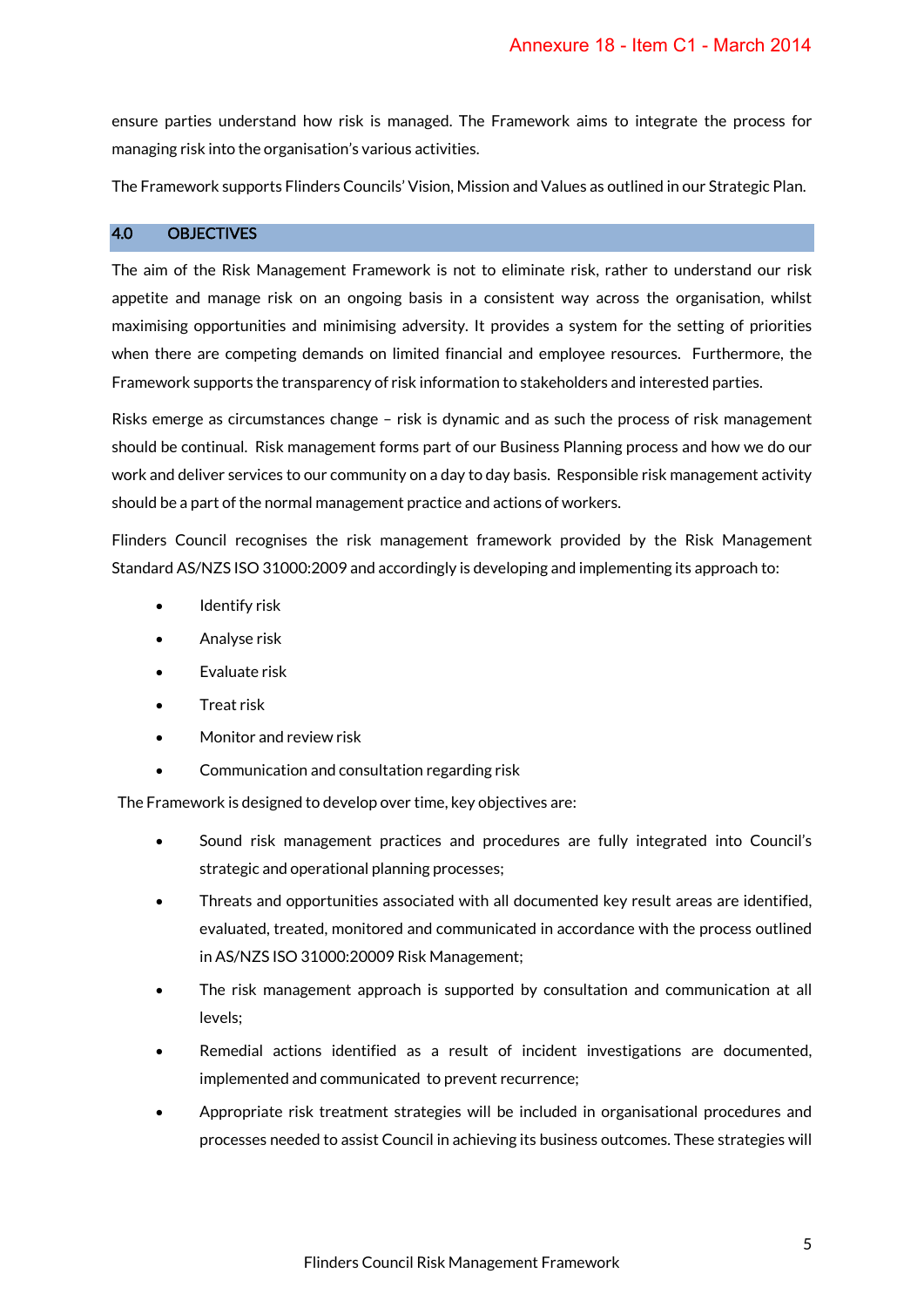take into consideration, relevant standards, codes of practice and appropriate legislative guidelines;

- Council workers with specific risk management responsibilities are aware of and effectively exercise those responsibilities. Responsibilities are documented in Position Descriptions;
- Council stakeholders i.e. Workers, Mayor and Councillors, Committees, Lease Holders and the public cooperate to create a safe environment and preserve assets for the future;
- Adequate information, training and supervision are provided to Workers, Councillors, Lease Holders and Committees; and
- The Risk Management Framework and associated processes and tools are documented, recorded and reviewed on a regular basis to ensure ongoing suitability to the organisation's needs.

# 5.0 SCOPE and RISK APPETITE

A risk event can result from an occurrence or change of a particular set of circumstances. The effect is a deviation from the expected and can be positive and/or negative. Risk sources within the context of Flinders Council's operations include:

- Business Continuity and Business Systems Covers business continuity issues (including IT issues), including those attributable to natural and man-made disasters
- Environment Covers environmental performance of Council's operations including adverse outcomes relating to aboriginal heritage, air, fauna, flora, water, waste, noise & vibration, land, sustainability, hazardous materials
- **Finance and Economic** Covers financial capacity, availability of capital, the current economic environment, financial management and reporting, knowledge management, efficiency of systems, processes and organisational structure
- Health and Safety Covers Public & Work Health and Safety issues
- Infrastructure and Assets Covers Council's asset management (Including IT network and hardware), Buildings, Roads, Bridges, Plant & Equipment
- Legal Compliance and Liability Covers legal compliance and liabilities attributable to noncompliance with statutory obligations, including class actions, public liability claims, product liability, professional indemnity and public health and safety
- Political Covers the external political environment in which Council operates, including inter-governmental relations, state and national policies and relations with special interest groups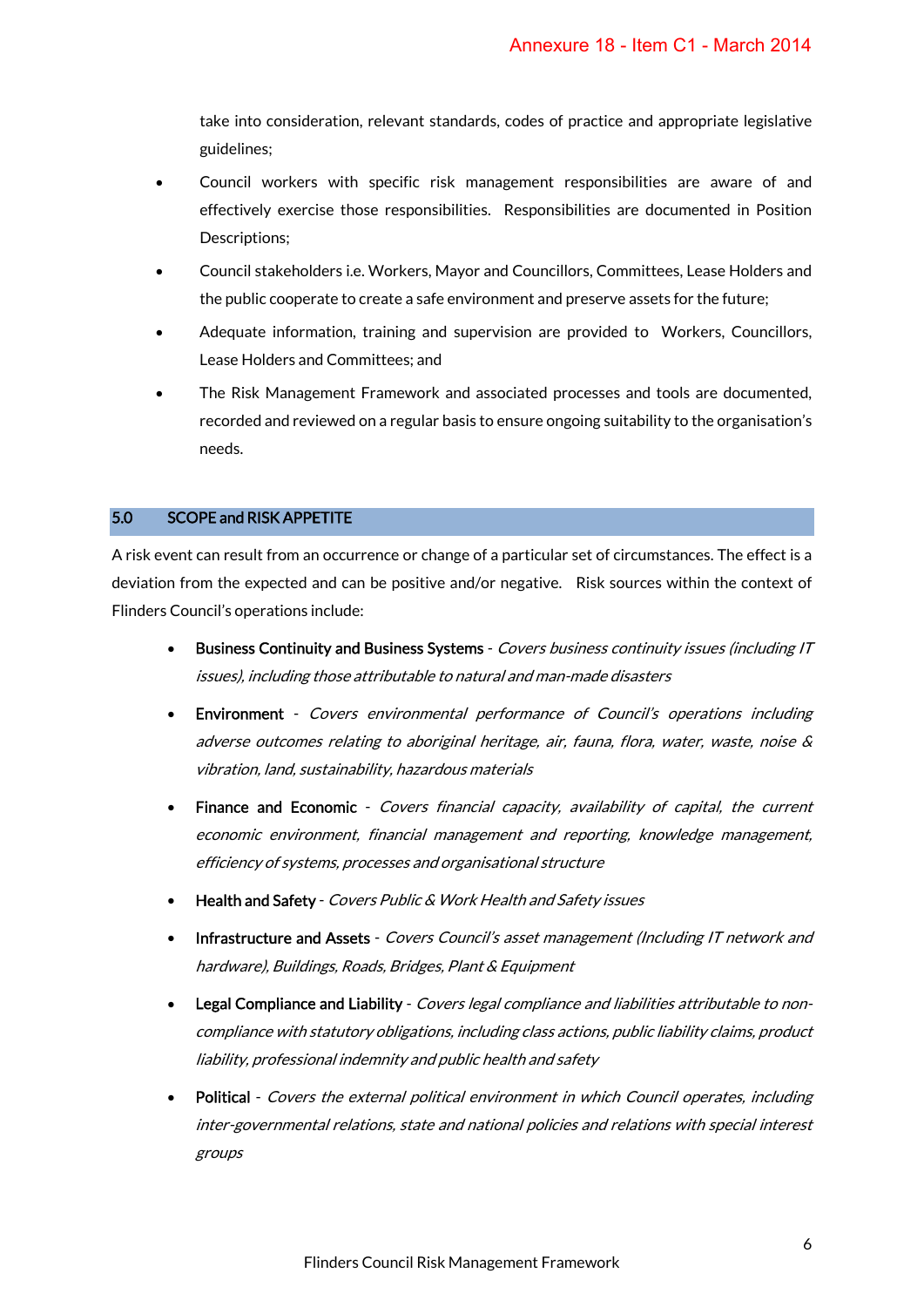- **Reputation** Covers Council's reputation with the community, customer service and capability as a regulator
- Strategy and Governance Covers the strategic direction of the organisation
- Staff Covers human resources, industrial relations and organisational culture particularly relating to staff values, standards of integrity and public accountability

The appropriate level of risk appetite will depend on the nature of the work undertaken and the objectives pursued. For example, where public safety is critical (e.g. operating a nuclear power station) appetite will tend to be low, while for an innovative project (e.g. early development on an innovative computer program) it may be very high, with the acceptance of short term failure that could pave the way to longer term success. Below are examples of broad approaches to setting risk appetite that we may adopt to ensure a response to risk that is proportionate given our business objectives. To ensure consistency, our risk appetite guidelines are:

- Averse Avoidance of risk and uncertainty is a key objective.
- Minimal Preference for ultra-safe options that are low risk and only have a potential for limited reward.
- Cautious Preference for safe options that have a low degree of risk and may only have limited potential for reward.
- Open Willing to consider all potential options and choose the one most likely to result in successful delivery, while also providing an acceptable level of reward and value for money.
- Hungry Eager to be innovative and to choose options offering potentially higher business rewards, despite greater inherent risk.

The appropriate approach may vary across Flinders Council, with different areas adopting an appetite that reflects their specific role and functions.

By clearly defining our risk appetite, our organisation can arrive at an appropriate balance between uncontrolled innovation and excessive caution. Such an approach will provide clear guidance on the level of risk to be tolerated and encourages consistency of approach across the organisation.

A defined acceptable level of risk also means that resources are not spent on further reducing risks that are already at an acceptable level.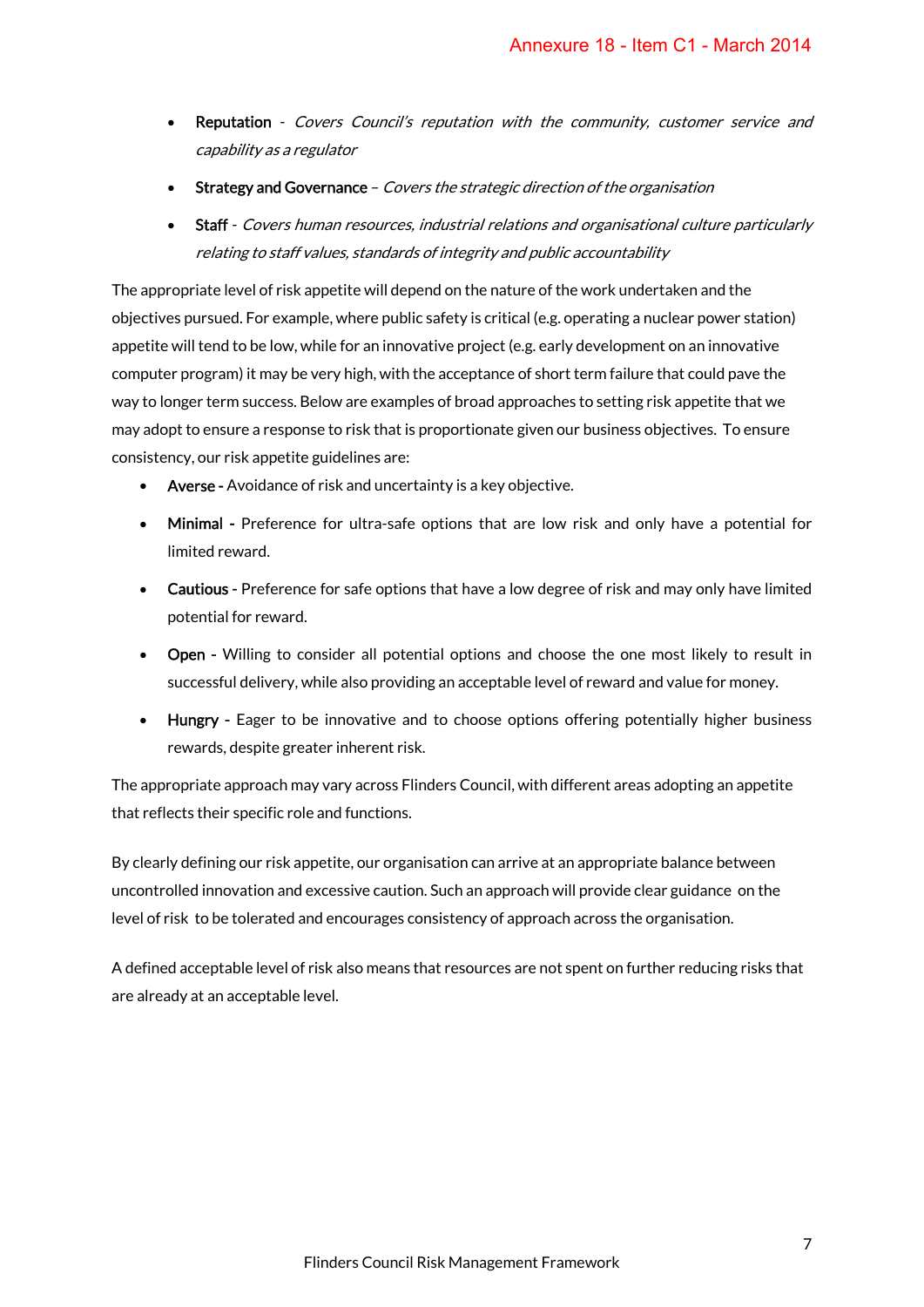The diagram below (Figure 1) captures the relationships between risk management principles, the Framework and process.

# Figure 1 - The Relationships between the Risk Management Principles, Framework & Process



Figure 1- Source: AS/NZS ISO31000:2009 Risk Management Principles and Guidelines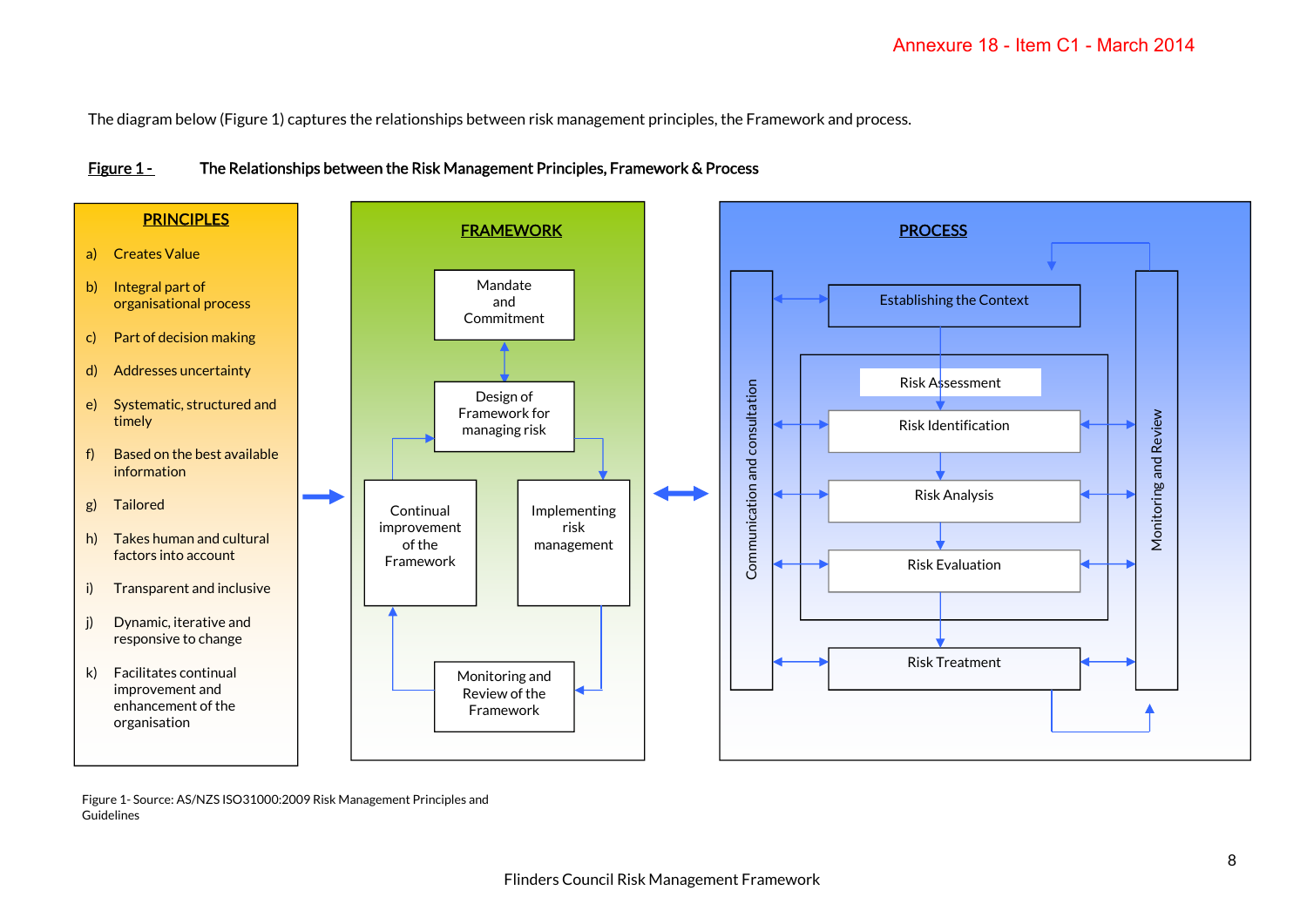

Figure 2 - Flow Chart of Flinders Council Risk Management Process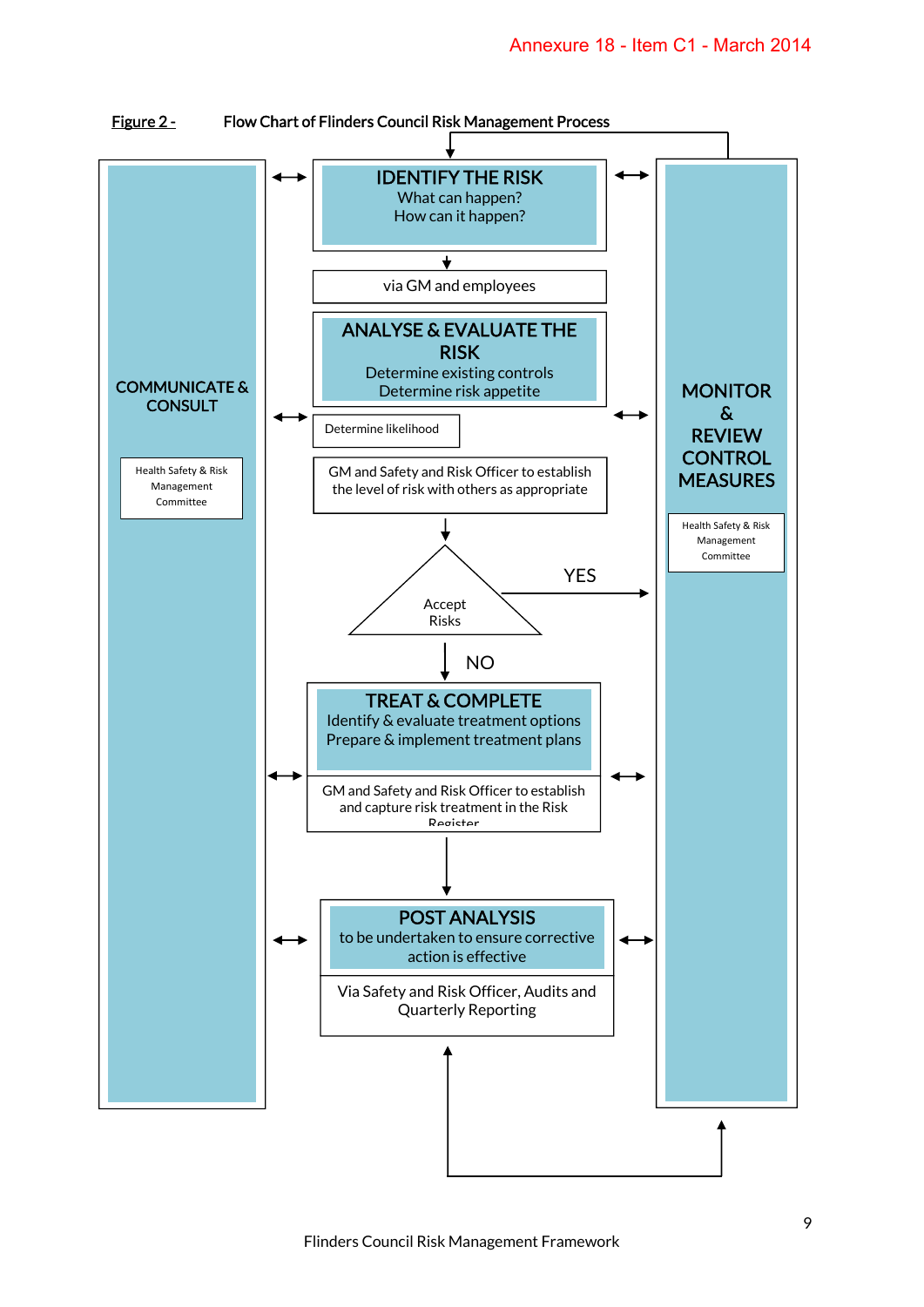#### 6.0 BUSINESS SYSTEMS

The Framework is one component of business systems to ensure sound governance within Flinders Council. The Framework aims to build resilience in the planning of service delivery for Flinders Council's municipality by highlighting the strengths of current strategies and operating practices whilst identifying the areas for improvement. The Framework supports the existing programs and initiatives undertaken by Flinders Council to manage its risk to assist in the delivery of the Strategic and Annual Plan goals and objectives.

This Framework is applicable to Flinders Council operations and functions - including activities carried out under its direction, to the public infrastructure it controls and to those situations where workers are required to work on Council projects. This includes but is not limited to:

- **Strategic Direction and Governance**
- Decision Making
- Business Continuity Planning
- Contract Administration Process
- Contractor Management
- Financial and Asset Management
- Event Planning
- Project Management

#### 7.0 PLANNING AND RESOURCING

#### 7.1 Resource Management

The Framework acknowledges that there are and always will be limitations and challenges to Flinders Council resources to deal with the treatment of risk.

However, identification of risks should not be limited by the reality that there may be insufficient funds to immediately improve how we currently manage Council's risks.

The Framework approaches the understanding and identification of risks faced by Council in the broadest context. The approach to be used is to identify risks with a view to maximise utilisation of existing resources.

In accordance with its common law 'duty of care' statutory responsibilities and Council Policy, the Council will, as far as is reasonably practicable, allocate resources to:

- Minimise Council's exposure to loss and litigation;
- Protect and enhance Council's reputation;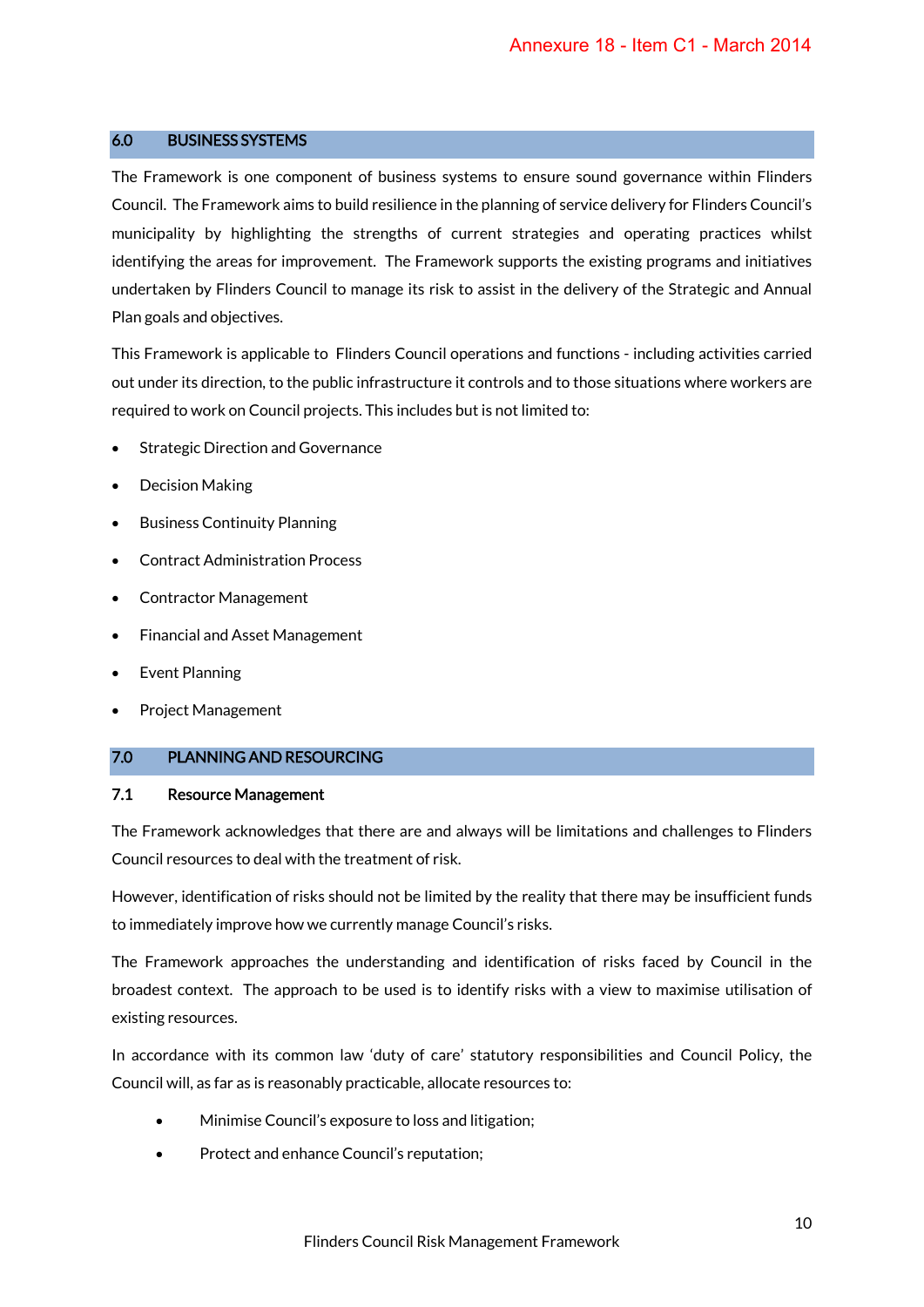- Protect Council's financial and physical assets;
- Maintain employee and public health and safety; and
- Ensure continuous improvement of the risk management process.

#### 7.2 Continuous Improvement

Flinders Council's goal is continuous improvement in service delivery and business processes. The Framework complements this by consideration of:

- Consultation and Communication;
- Cost/Quality;
- Effective resource use;
- Financial sustainability; and
- Accountability.

This approach is based on the philosophy that it is better to be aware of risks (even knowing that only the most critical can be dealt with after application of a prioritisation process), than to be caught unaware when a risk event occurs.

## 7.3 Links to Council Planning and Budgeting Cycles

The Framework raises issues ranging from the highest strategic level e.g. Councillor decision-making through to the detailed issues of delivery of services to the community and the care of community assets.

The Risk Management process will input data and issues to the Council Strategic Planning and Budget process, Annual Plan and other asset management programs, and to service our planning activity.

#### 7.4 Budget Planning and Prioritisation

The Framework provides an effective and transparent prioritisation tool for decision making when long term and annual financial resource allocations are decided and resources to achieve those plans are being discussed and allocated.

This process contributes to the quality of the longer term financial and asset management plans of Council. It also assists in effective decision making during strategic planning by recognising the future implications of today's decisions.

Through the use of a common framework to assess priorities; sound, transparent and defensible financial decisions and recommendations are possible.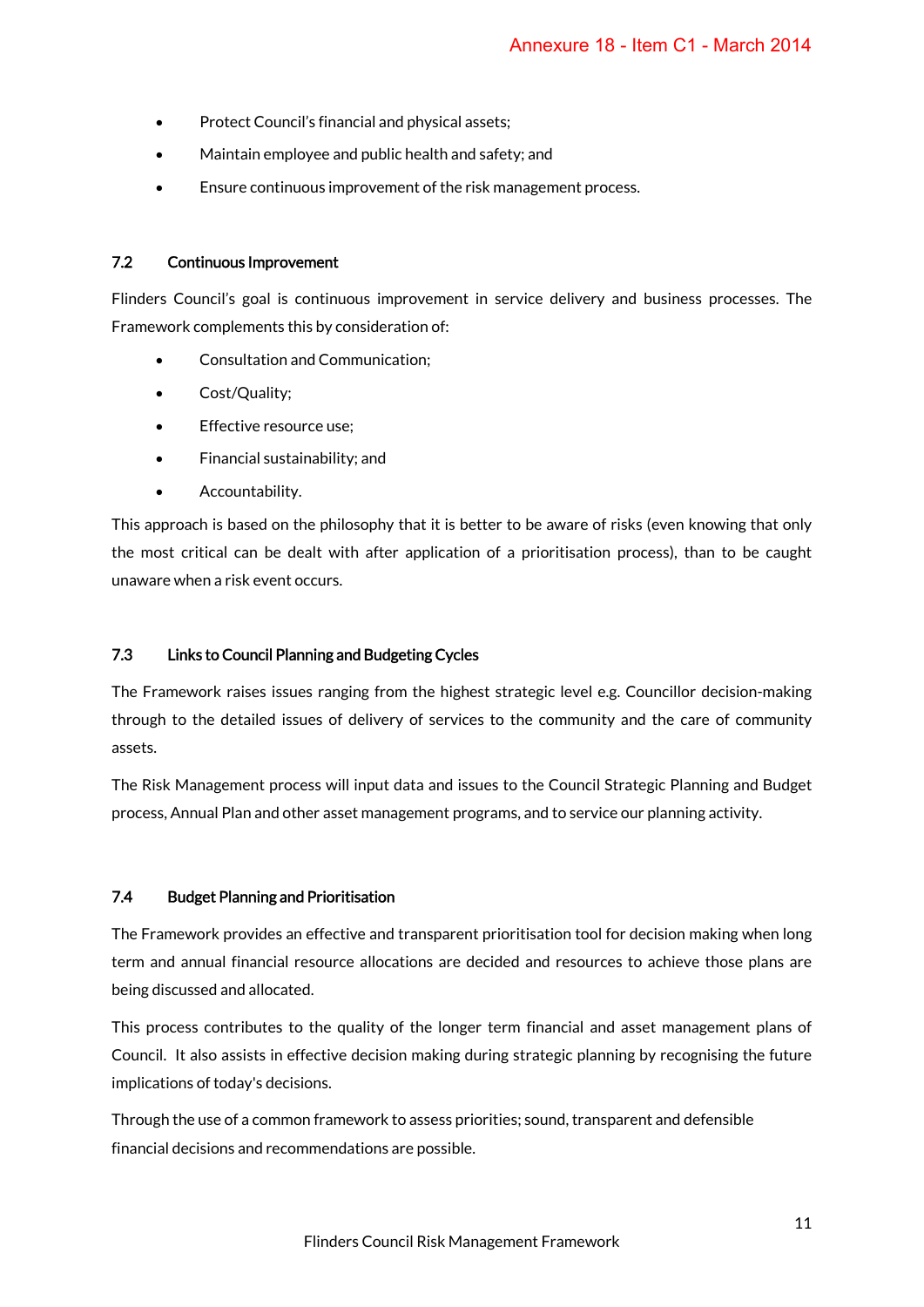# 7.5 Risk Assessments

Risk Assessments are to be completed by persons conducting work on behalf of Flinders Council as required by Flinders Council's procedures, and overseen by their respective Manager/Supervisor. The Flinders Council Risk Assessment Tool is to be used for Risk Assessments and is listed as a related document in Section 13. Risk data will be stored in Flinders Council's Risk Register which will be administered by the Safety & Risk Management Officer.

# 7.6 Hazards and Incidents

Hazard and incident reporting highlights hazards and incidents and allows this information to be integrated into the Risk Register under Health and Safety. These risks are then considered in the same way as any other risk would be. The Flinders Council Accident & Incident Report Form is listed as a related document in Section 13.

# 8.0 KEY PERFORMANCE INDICATORS (KPI'S)

The following key performance indicators will be developed and reported each quarter to aid in tracking the implementation and effectiveness of the Flinders Council Risk Management Framework.

| KPI's                                                    | 2013/14<br><b>Position</b> | 2014/15<br><b>Position</b> | 2015/16<br>Position |
|----------------------------------------------------------|----------------------------|----------------------------|---------------------|
| Risk recorded in the Risk Register (number of)           |                            |                            |                     |
| Risks assessed (number of)                               |                            |                            |                     |
| Risks with treatment plans (number of)                   |                            |                            |                     |
| Risks checked for treatment effectiveness<br>(number of) |                            |                            |                     |

# 9.0 ROLES AND RESPONSIBILITIES

Risk management responsibilities are as follows:

#### Council

Flinders Council

- Responsible for approving the Risk Management Policy;
- Consideration of risk and risk appetite when making decisions;
- Provision of adequate budgetary allocation for management of the Risk Management Policy.

#### The General Manager

• Provide the support and basis in which the Risk Management Policy can be implemented. This includes listing risk management as a priority in Council's Strategic and Annual Plan.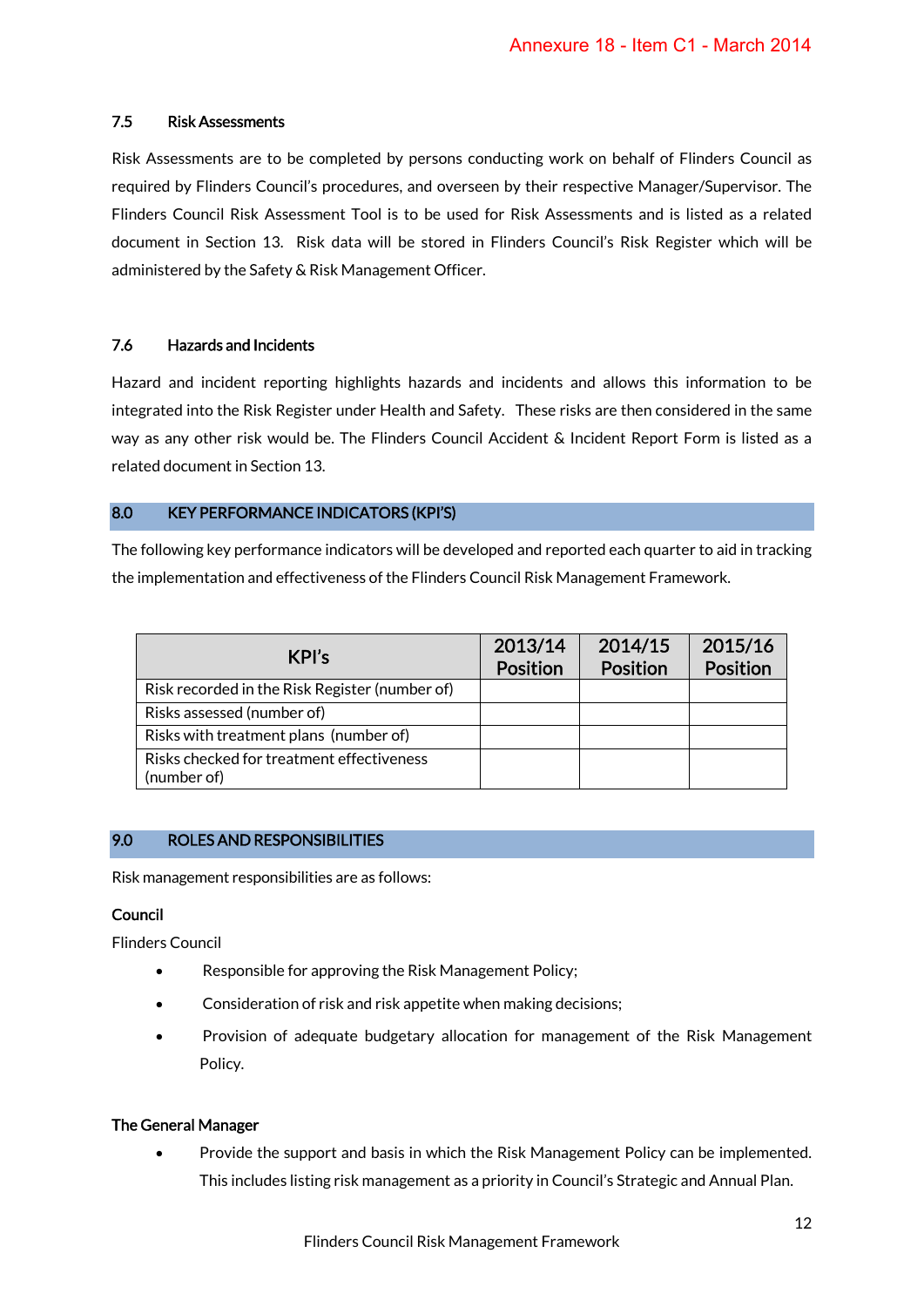- As far as is reasonably practicable, provide a safe and healthy work environment, in accordance with the Work Health & Safety Act 2012, its amendments, regulations, related codes of practice and Australian Standards.
- Review contracts and lease agreements..
- Provide risk awareness training throughout the organisation
- As far as is reasonably practicable, direct Council to meet its 'duty of care' to all workers and the general public and protect its assets through education, appropriate risk financing and adequate loss control programs and measures.
- Provide proactive reporting on risk key performance indicators.
- Lead the organisation in the development and implementation of risk treatment plans for all those risks assessed as extreme.

#### Department Managers

- Familiarise themselves with Council's Risk Management Policy and Framework;
- Actively participate in training provided in relation to risk management;
- Employ risk management principles and practices and the tools outlined in the Risk Management Framework while undertaking strategic decision making, setting annual plan actions and daily tasks;
- Report any hazards and incidents that may have potential to expose workers, Council and the general public to unacceptable risk;
- Positively assist with investigations related to accidents or incidents that have occurred;
- Develop and manage risk treatment plans for risks owned by them; and ensure the effectiveness of risk treatment; and
- Consider recommendations from risk management audits conducted in the workplace.

#### Safety and Risk Management Officer:

- Coach and mentor others in the use of the Risk Management Framework;
- Review with Department Managers all aspects of risk management and its implementation on a regular basis, including risk treatment plans, risk management audits and workplace inspections;
- Consult with the OH&S and Risk Management Committee and any Health and Safety Representatives where appropriate to resolve OH&S and risk management issues;
- In conjunction with Departmental Managers, assist in the instruction and consultation with workers in relation to the proper use of plant, equipment and materials and adherence to safety rules, practices and procedures that apply to their work;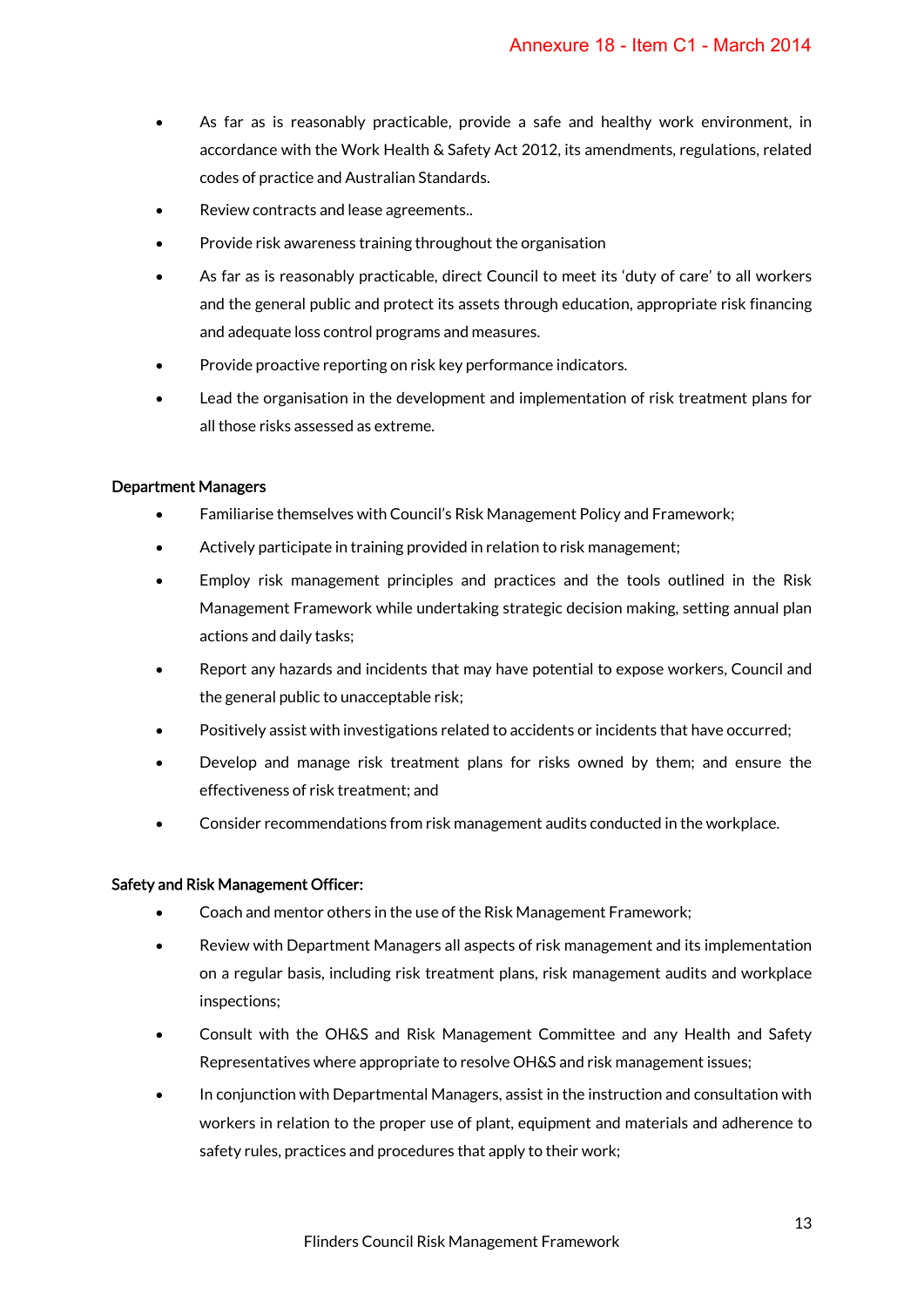- To provide advice and assistance to all members of the organisation in relation to the development and implementation of an effective risk management system that observes the principles of AS/NZS ISO 31000:2009 Risk Management;
- Monitor the overall risk management system and the implementation and effectiveness of all treatment plans in consultation with the General Manager;
- To oversee the development and maintenance of the risk information system integrated with other organisational systems to provide timely, accurate and relevant information of losses, claims, premiums and other risk related information;
- To ensure that all documentation maintained and generated within the risk management process complies with Council's record management requirements;
- To make available relevant information on risk management issues affecting Council;
- Ensure all accidents reported are fully investigated and the appropriate corrective action has been taken;
- In conjunction with the Corporate Services Coordinator, annually (or as required) review insurances held by users of Council facilities;
- In conjunction with the Corporate Services Coordinator and the General Manager, assist to negotiate appropriate insurance covers for the organisation.
- Oversee the development and implementation of a risk management training program where funding has been provided for such;
- Review the Risk Management Policy every two years and make recommendations for improvements;
- Maintain risk management manuals and records including the following:
	- o Insurance claims
	- o Legal advice
	- o Property and motor vehicle schedules
	- o Loss records
	- o Management decisions on risk
	- o Technical information
	- o Insurance policies
- Assist in the effective operation of the Safety Management System:
- Monitor accident reporting and recording procedures;
- Review with the General Manager all aspects of risk management on a regular basis, including workplace inspections and safety audits;
- Consult with the OH&S and Risk Management Committee and any appointed Health and Safety representatives where appropriate to resolve health and safety issues;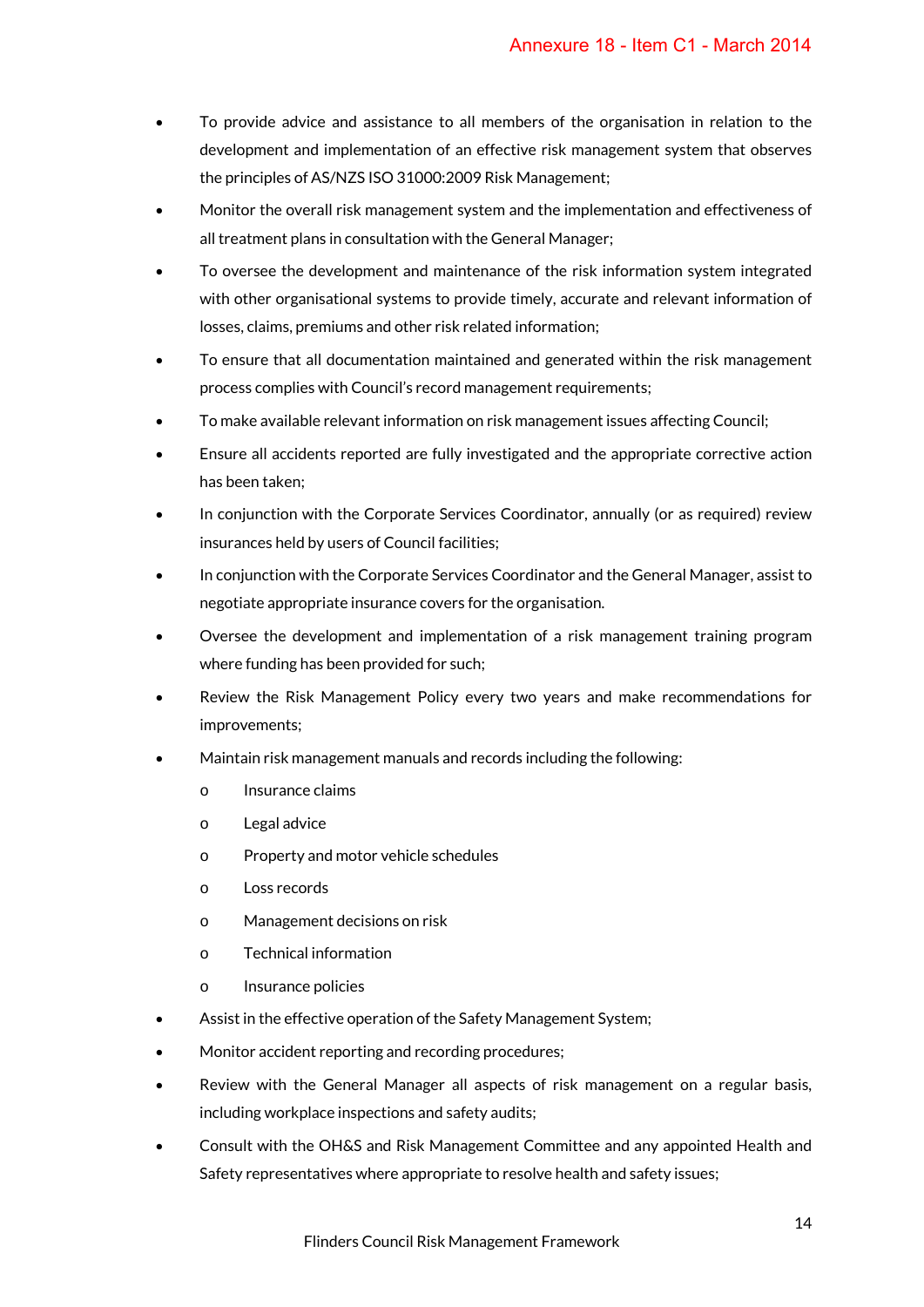- Provide quarterly reports to management on the effective implementation and operations of risk management
- Develop and deliver a report on Council's achievements against its Risk Management Policy and Strategy over the previous year for inclusion in Council's Annual Report

# **Workers**

- Assist in the provision of a safe and healthy work environment and as far as is reasonably practicable, comply with the Work Health & Safety Act 2012, its amendments, Regulations, related Codes of Practice and Australian Standards;
- Ensure that risk management factors are fully considered when changing or setting up new work sites, work programs or undertaking new projects;
- Ensure all accidents, incidents, injuries or near misses within their work area are reported using Flinders Council's reporting processes, and participate in investigations when required;
- Participate in audits of activities as appropriate;
- Report any identified risk associated with Council assets, work sites or work systems.

## OH&S and Risk Management Committee

Improve organisational performance and awareness of risk management by:

- Reviewing and analysing claims and reported incidents;
- Implementing a risk based audit and inspection process.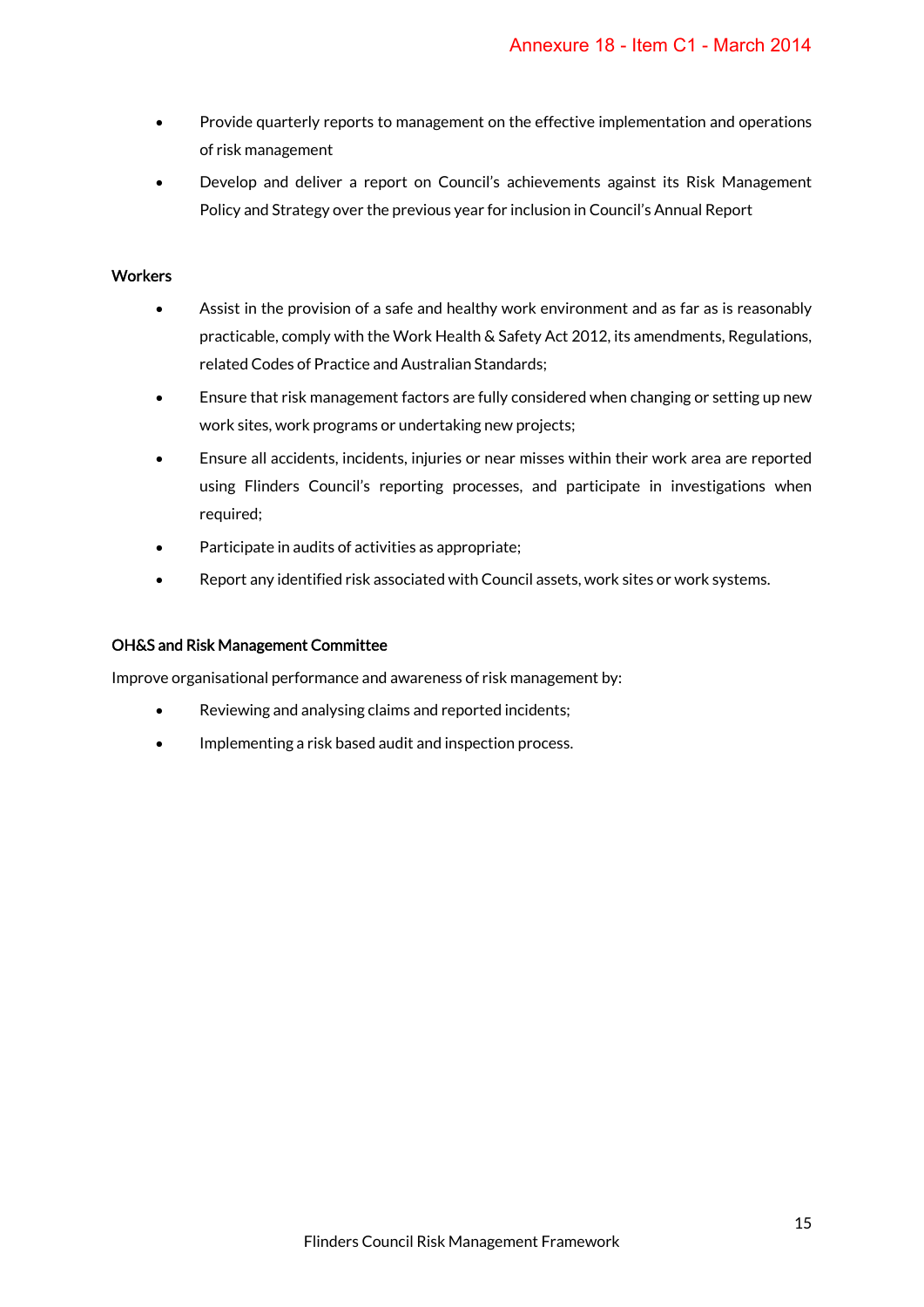## 10.0 COMMUNICATION PLAN

#### 10.1 Objectives

Communication is critical to keeping workers informed and engaged with the implementation of Flinders Council's Risk Management Framework. Effective communication mechanisms will support the following objectives:

- To keep workers and stakeholders informed and engaged with the Risk Management program development;
- Development of a common language around risk management;
- Promote learning e.g. examples of success will highlight the different applications of risk management;
- Development of a risk aware culture at Flinders Council;
- Demonstration of leadership by Executive Management in implementing the Framework; and
- Celebrate the success of the Framework implementation.

# 10.2 Communication Methods

The following communication mechanisms will be utilised:

- Outline of risk management in employee inductions;
- Risk implications part of Council Meeting Agenda;
- Progress reports to the General Manager on a monthly basis;
- Progress reports to Council on a quarterly basis;
- Progress report to the OH&S and Risk Management Committee on a quarterly basis;
- Progress to employees via Health, Safety and Risk notices as appropriate;
- Written messages from the GM and the Safety and Risk Management Officer for notice boards.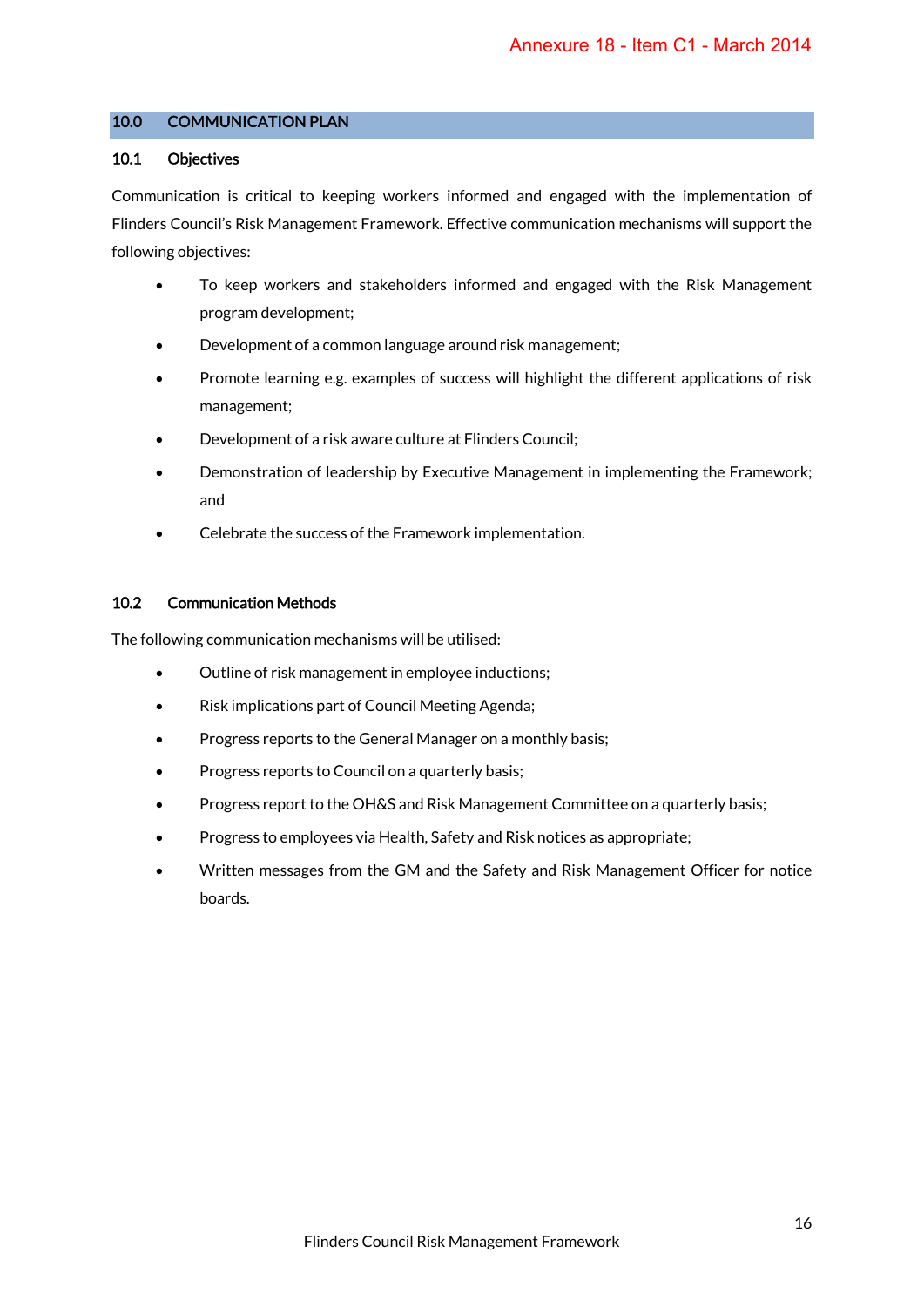#### 11.0 RISK MANAGEMENT PROCESS

#### 11.1 Overview

The risk management process should be:

- An integral part of management;
- Embedded in culture and practice, and
- Tailored to the business processes of Flinders Council

The risk management process adopted as part of this Framework is consistent with the Standard as depicted below:



# 11.2 Communication and Consultation

- Contact/Involvement has everyone who needs to know been contacted, involved, informed and kept up to date?
- Information Flow/Dialogue with Stakeholders there should always be dialogue with stakeholders with a focus on consultation.
	- Feedback success will be achieved if feedback is given by all involved in the process. The Communication Plan is outlined in detail in Section 10 of this Framework.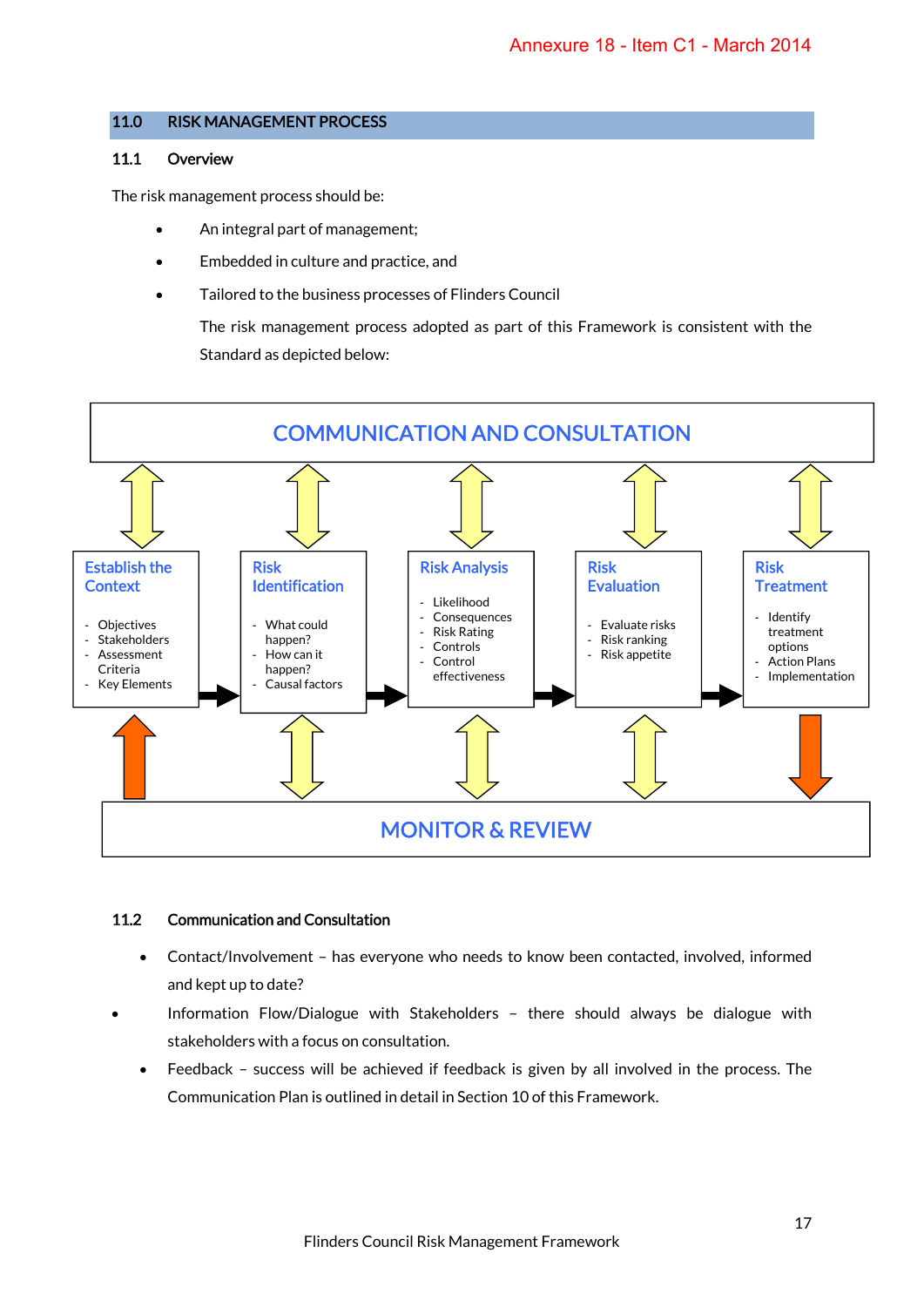## 11.3 Risk Management Context

When identifying, assessing and managing risks the following external factors need to be considered:

- Community impact;
- Impact on relationships;
- Environmental implications;
- Political implications (State / Federal);
- Health, Safety and Well Being;
- Economic Impact;
- Media;
- Legal and Regulatory obligations; and
- External stakeholders / key third party service providers.

The following internal factors need to be considered:

- Flinders Council's Strategic Plan;
- Capital and Operational Budgets;
- Annual Plan;
- Departmental Plans;
- Council / Elected Members;
- Occupational Health and Safety ;
- Key Performance Indicators organisation and individuals;
- Business Continuity and Emergency Management Planning;
- Governance; and
- Business efficiency and productivity.

#### 11.4 Risk Identification

The aim of risk identification is to develop a comprehensive list of the events that may create, enhance, prevent, degrade, accelerate or delay the achievement of objectives (remember risk is defined as being "the effect of uncertainty on objectives"). This includes identifying the risks associated with not pursuing an opportunity.

Risks are identified at all levels and facilitated by the Safety and Risk Management Officer and the General Manager as appropriate.

In identifying risks, risk sources relevant to Flinders Council need to be considered. These risk sources are outlined in Section 5 of this Framework.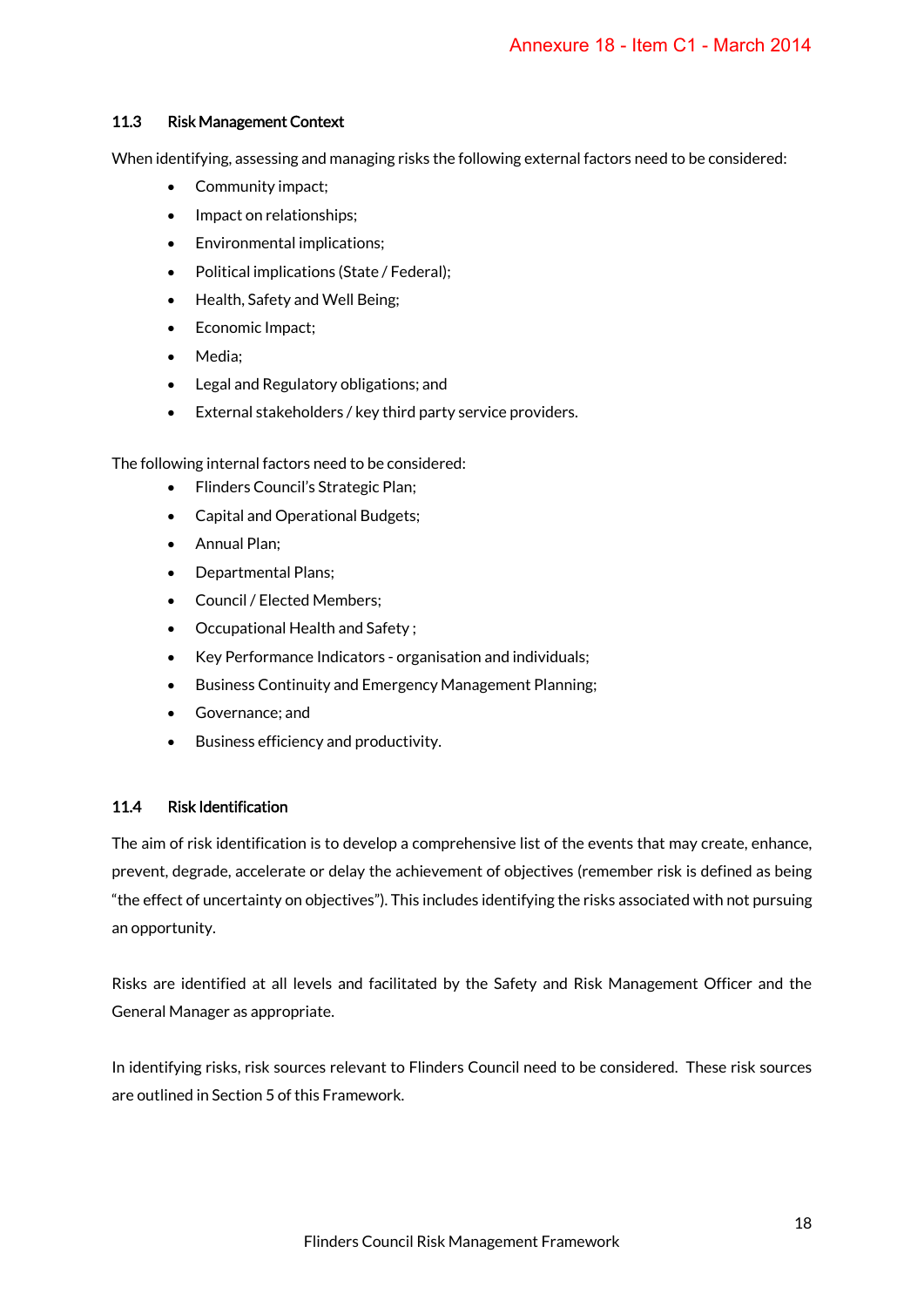#### Risk Assessment

Risk assessment evaluates the likelihood and consequence of the risks identified with relevant personnel. Risk rating details are captured and documented in the Risk Register located in the O Drive. The Safety and Risk Management Officer coordinates the Register as part of the business planning process. Information is collated by the Safety and Risk Management Officer to formulate reporting and actions to mitigate.

#### Strategic Projects / Tender Management

The General Manager is responsible for identifying and assessing any risks emerging as a result of tenders. These risks are to be included on the project plan which is reviewed and maintained through the life of the project / change /improvement process. Any risks which eventuate as a result of the project / change /improvement process, and are of an ongoing nature, should be recorded in the Risk Register.

#### Customer Requests Process/Review of Audit findings / Loss data

Systemic issues / risks can be identified upon review of this data. These risks are to be included in the Risk Register accordingly.

#### Strategic and Annual Planning Process

The organisation reviews its risks in the Risk Register as part of the documented Business Planning process.

#### Accident /Incident Reporting

Accidents, incidents and hazards are to be reported using Flinders Council's reporting process. This information and subsequent analysis may result in the identification of systemic / operational risks. These will be communicated back to relevant stakeholders to be appropriately managed in line with the risk management process.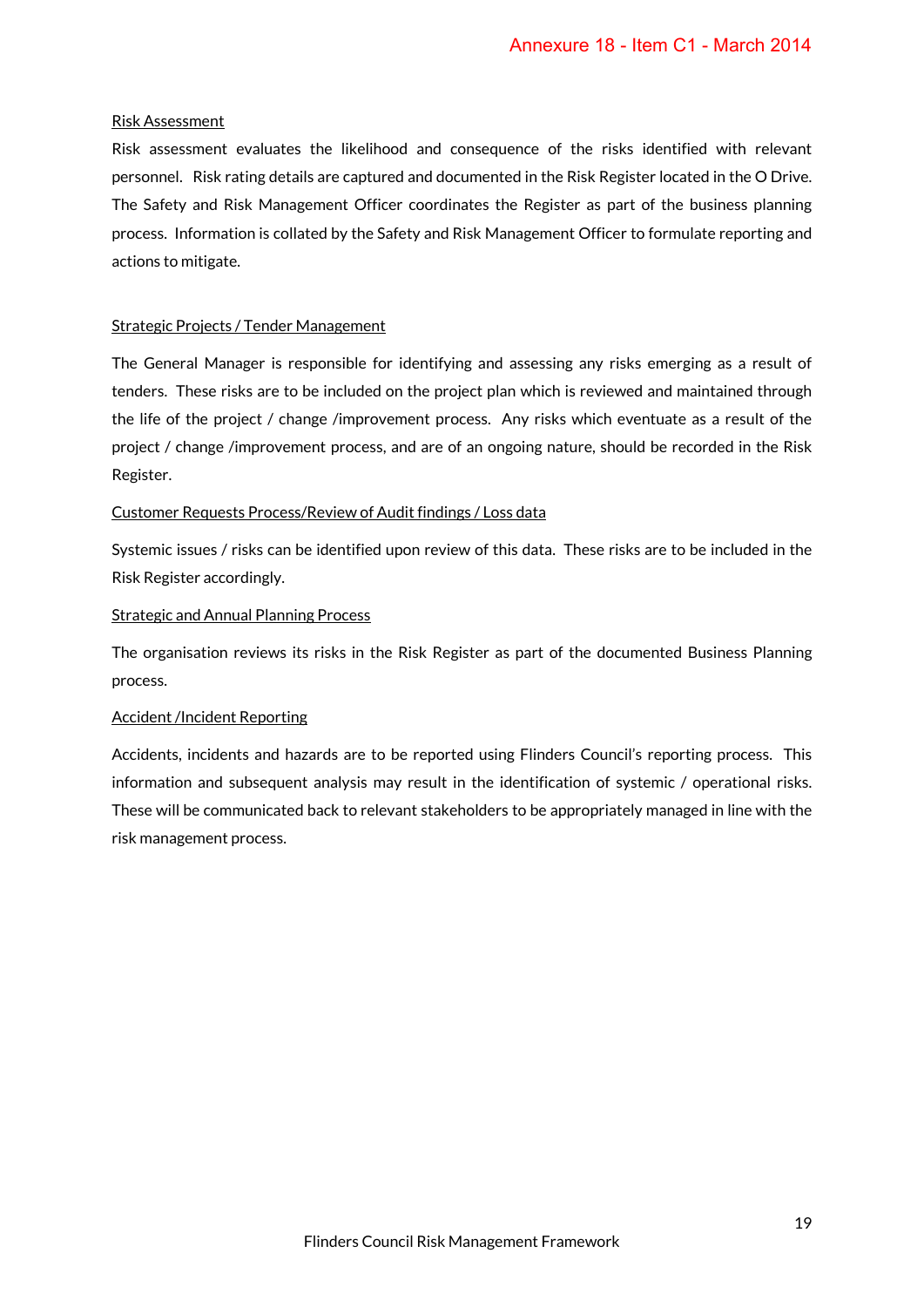#### 11.5 Risk Analysis

Risk analysis involves consideration of the sources of risk, their positive and negative consequences and the likelihood that those consequences may occur. The risk assessment likelihood and consequence scales are provided in Appendix B and Appendix C. Appendix D details consequence scales for Project Risk Assessment. Each category of the consequence scale is based on the types of risks that may potentially impact Council's operations.

Existing controls and their effectiveness and efficiency should also be taken into account. For each identified risk ask "Is there anything currently in place that would effectively lessen the likelihood or impact of the risk?" If there are controls in place, then ask "Are the controls effective?", "Can the risk be shared/transferred?" The risk can then be revaluated.

A risk rating is determined by combining the likelihood and the consequence ratings using the risk matrix provided in Appendix E.

Risk analysis is about developing an understanding of the risk. It is this analysis which provides input into the decision on whether the risk needs to be controlled or controlled further and the most appropriate and cost-effective manner of treatment.

The method of analysing risks is undertaken in two parts:

- Risks are measured against established criteria for likelihood (see Appendix B) and consequence (see Appendix C and Appendix D for projects).
- The final risk score (overall risk rating) is calculated as the product of the likelihood and consequence scores and rated in accordance with the matrix in Appendix E.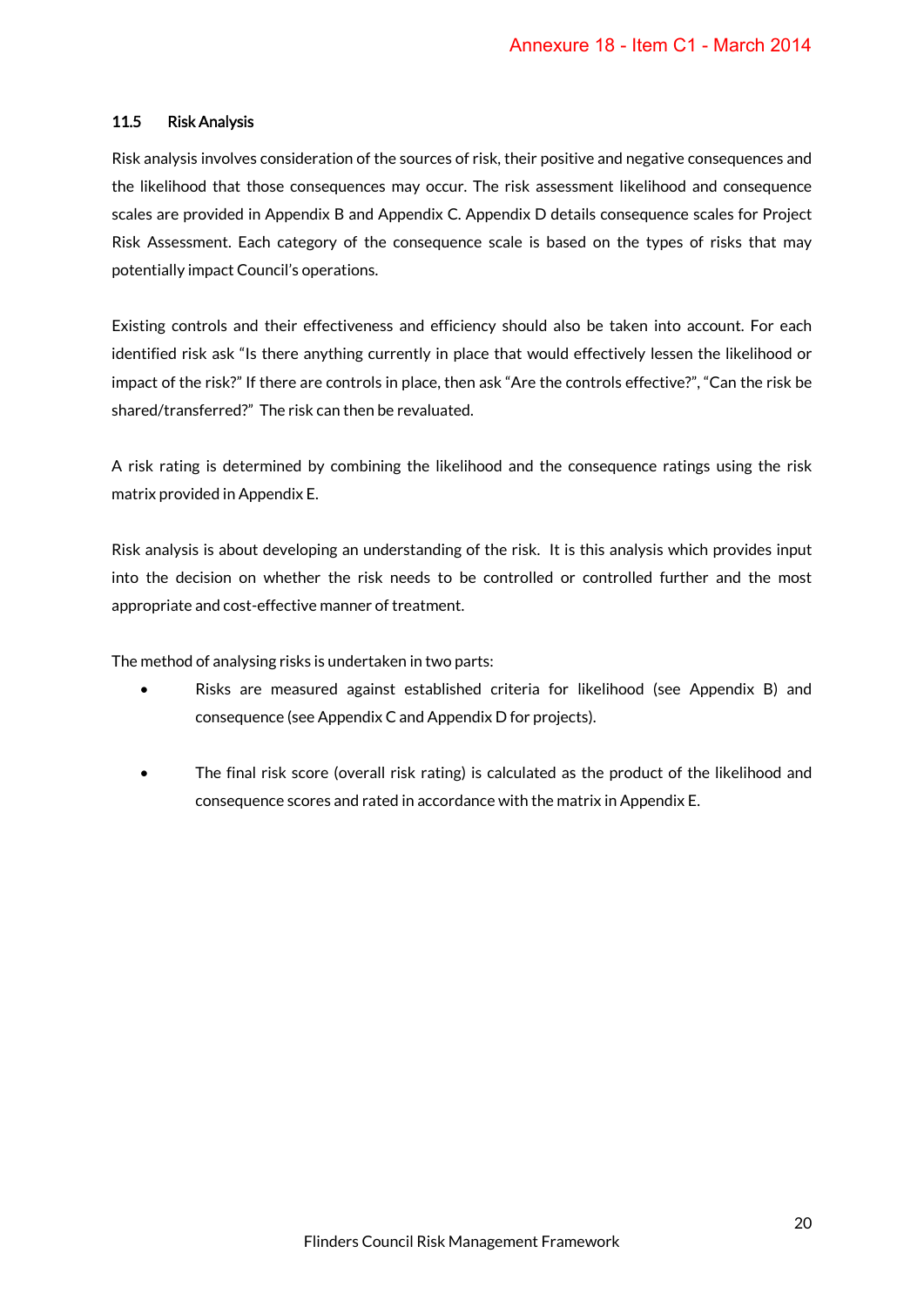# 11.6 Risk Evaluation

Risk evaluation is done to assist in decision making – the legend below identifies the actions necessary for different risk ratings.

# Legend

| <b>Extreme</b> | High risk, urgent and immediate attention required.                                                    |  |  |  |  |  |  |
|----------------|--------------------------------------------------------------------------------------------------------|--|--|--|--|--|--|
|                | Risk Treatment Plan must be prepared.                                                                  |  |  |  |  |  |  |
|                | Cannot be accepted as part of routine operations.                                                      |  |  |  |  |  |  |
|                | Senior Management responsibility must be specified.                                                    |  |  |  |  |  |  |
| High           | Significant risk, attention required.                                                                  |  |  |  |  |  |  |
|                | Risk Treatment Plan must be prepared.                                                                  |  |  |  |  |  |  |
|                | Senior Management responsibility must be specified.                                                    |  |  |  |  |  |  |
|                | Can be accepted as part of routine operations but Risk Treatment Plan must first be<br>approved by the |  |  |  |  |  |  |
|                | Senior Manager responsible.                                                                            |  |  |  |  |  |  |
| Moderate       | Moderate risk; management responsibility must be specified                                             |  |  |  |  |  |  |
|                | Risk Treatment Plan required.                                                                          |  |  |  |  |  |  |
| Low            | Low risk; manage by routine procedures                                                                 |  |  |  |  |  |  |
|                | Risk Treatment Plan not required.                                                                      |  |  |  |  |  |  |

The purpose of risk evaluation is to determine, based on the outcomes of risk analysis, which risks need treatment and the treatment priorities. The risk evaluation can also lead to a decision not to treat the risk in any way other than maintaining existing controls. Information from the risk assessment (analysis and evaluation) must be entered into the Risk Register.

# 11.7 Risk Treatment

Risk treatment involves identifying the range of options for treating risks, assessing these options and the preparation and implementation of treatment plans. By treating the risk the aim is to either:

- Eliminate the risk repair damage/remove risk
- Avoid the risk by deciding not to continue with the activity
- Take the risk in order to pursue an opportunity
- Share the risk to minimise likelihood and consequences
- Isolate the risk relocate the risk, tag out, lock out, install barriers
- Engineer out the risk improve the process to remove the risk by mechanical means e.g. use a trolley to move heavy equipment and minimise manual handling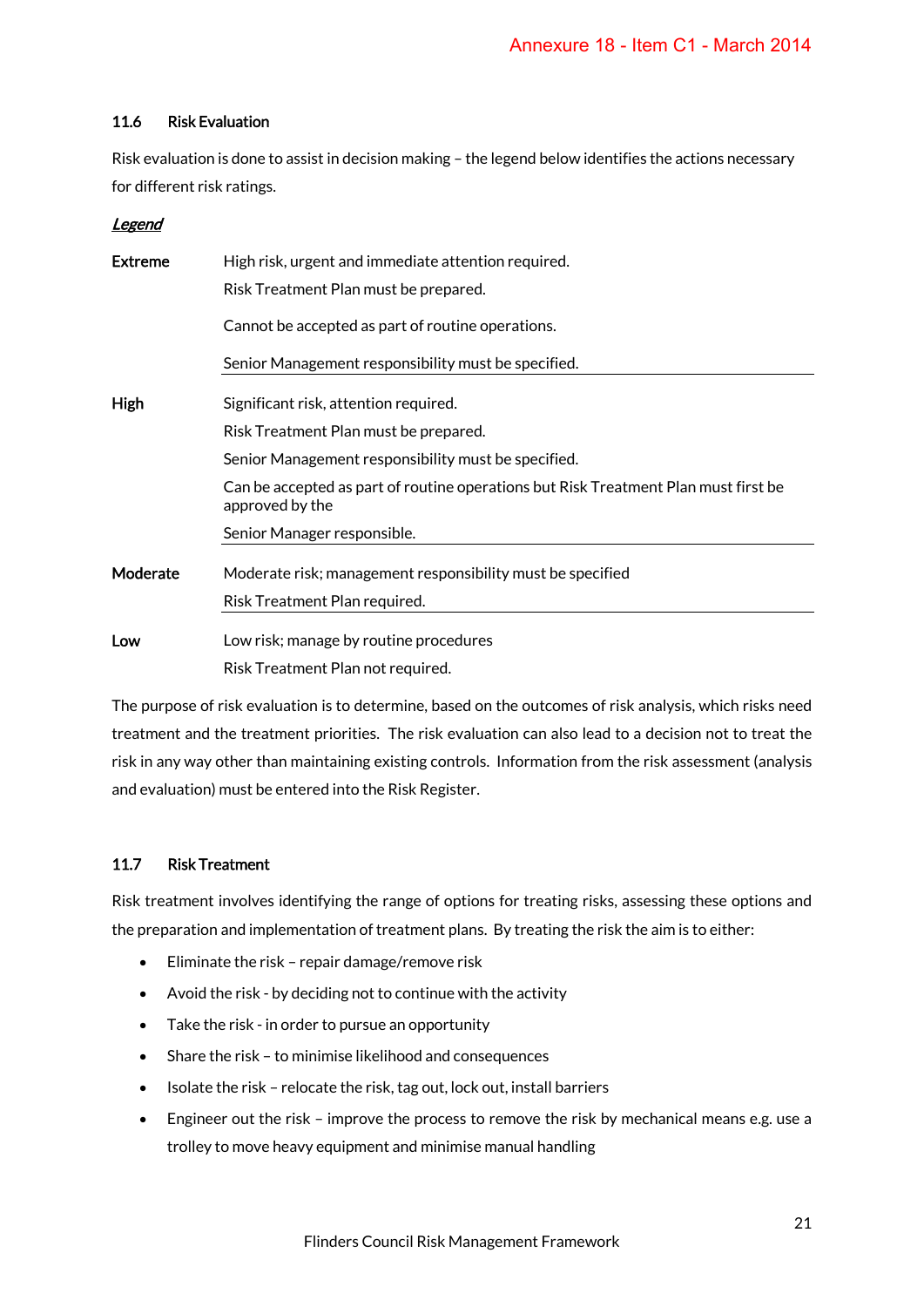- Administrate the risk procedural provisions e.g. rotate jobs, ensure adequate training and maintenance
- Using Personal Protective Equipment (PPE) use hearing, eye, head, hand, face protection and train Workers in its correct use
- Retain the risk by implementation of adequate control measures

In order to select the most appropriate treatment action it is necessary to discuss, understand and determine risk appetite and balance the cost of implementing each option against the benefits derived from it. It is also necessary for consideration to be given to all direct and indirect costs and benefits financial or otherwise.

Risk Treatment Plans are developed and a hyperlink is added to the risk in the Risk Register. This hyperlink automatically links the risk with the relevant Risk Treatment Plan.

# 11.8 Monitor and Review

Ongoing review of the Risk Management Framework and its effectiveness is essential to ensure that risks identified and registered in the Risk Register, are assessed and associated treatment options remain relevant. Factors that affect the likelihood and consequence may change, as may the factors that affect the suitability or cost of the treatment options.

The required actions as outlined in the Risk Evaluation section above outline the monitoring and review of actions which are undertaken as part of this Framework:

- The Risk Register is formally reviewed on an annual basis as part of the Business planning process; The Safety and Risk Management Officer (in consultation with the GM and others as appropriate) is required to review the risks and develop the associated Risk Treatment Plans. This contributes towards determining work priorities and ensuring appropriate resources are assigned to manage and control risks.
- The Risk Management Framework and Policy are reviewed every two (2) years by the Safety and Risk Management Officer and the General Manager. The outcomes and records of this review are maintained on file.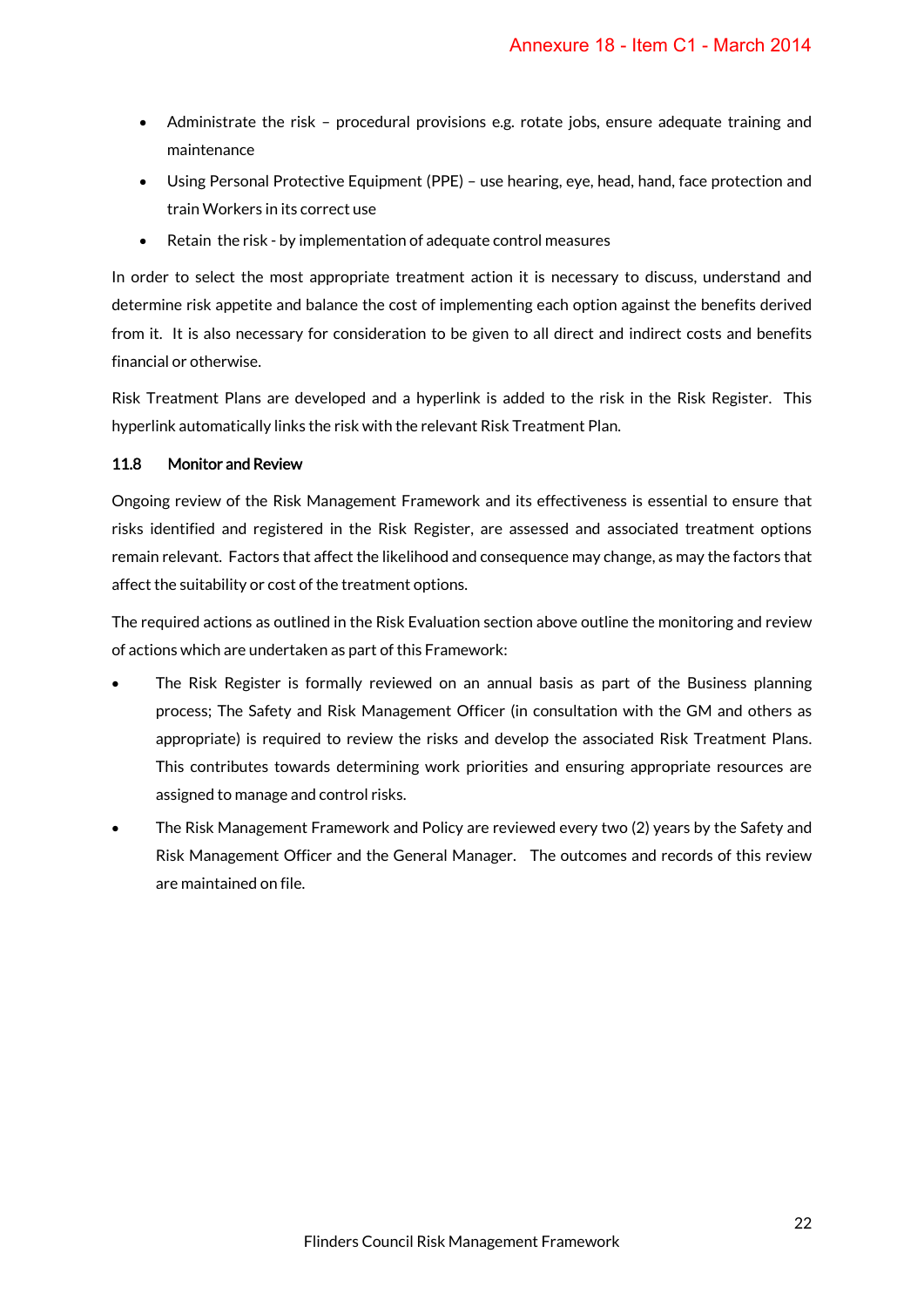# 12.0 RISK MANAGEMENT PLAN

#### 12.1 Risk Management Plan Components

The diagram below depicts an overview of the desired flow of business process and strategies at Flinders Council in supporting the management of risk in alignment with this Framework.



1/2 Yearly Departmental Risk Review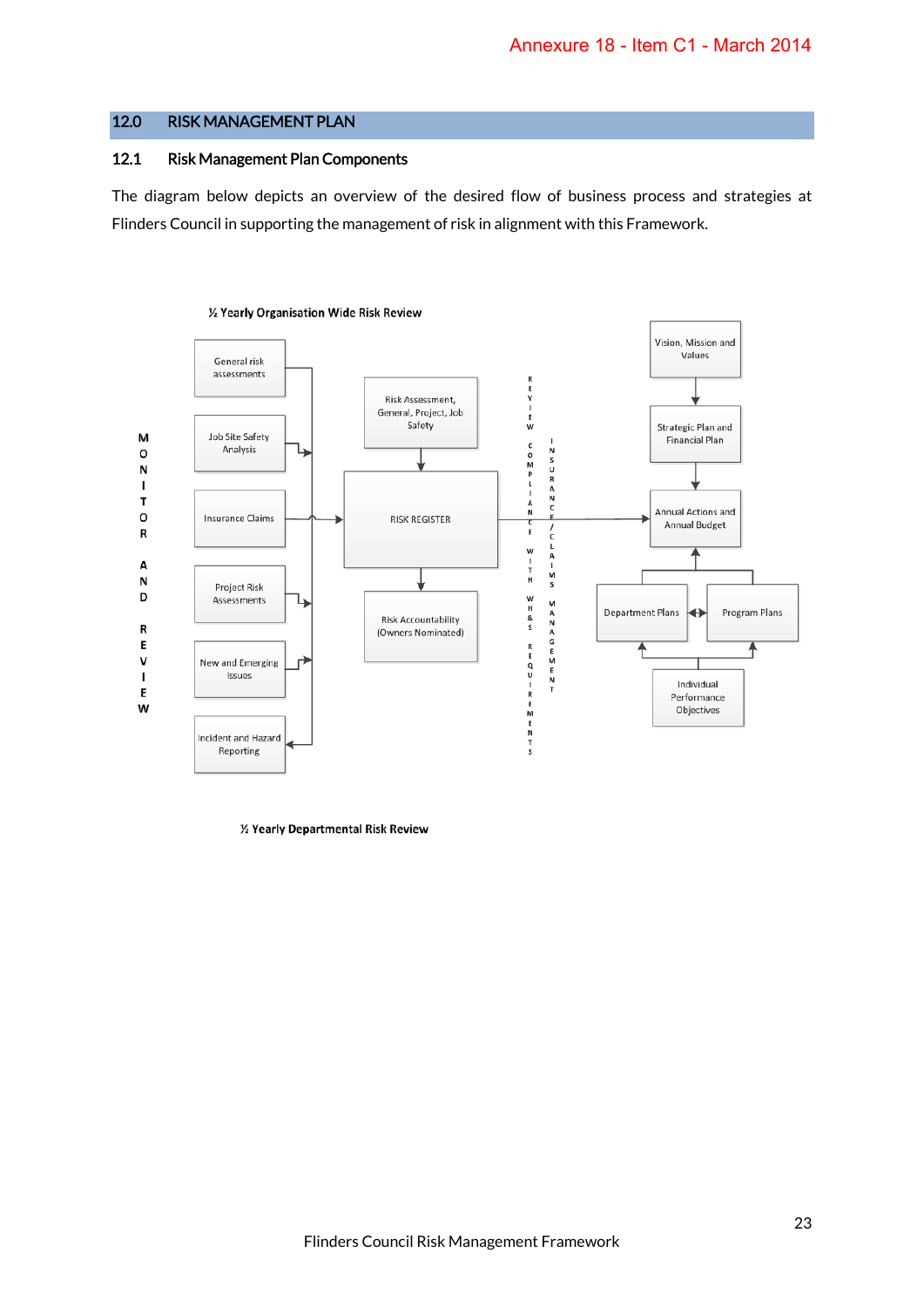#### 13.0 RELATED DOCUMENTS

- Flinders Council Risk Management Policy
- Flinders Council Risk Register (Appendix A Example)
- Risk Likelihood Criteria (Appendix B)
- Consequences Scale (Appendix C)
- Project Risk Consequence Criteria (Appendix D)
- Overall Risk Rating (Appendix E)
- AS/NZS ISO 31000 Risk Management
- Work Health and Safety Act 2012
- Work Health and Safety (Transitional and Consequential Provisions) Act 2012
- Work Health and Safety Regulations 2012
- Work Health and Safety (Transitional) Regulations 2012
- Flinders Council OH&S Policy
- **Quarterly Reporting Template**

#### Forms

- Flinders Council Risk Assessment Tool
- Flinders Council Accident /Incident Report Form
- Flinders Council General Risk Assessment Form
- Flinders Council Risk Treatment Plan Form
- Flinders Council Complaint Request for Service Form
- Flinders Council Job Safety Analysis SWMS Form

#### Procedures

- Flinders Council Accident & Incident Reporting (General 03)
- Flinders Council General Risk Assessment Job Safety Analysis SWMS (General 04)
- Flinders Council Safety Inspection & Hazard Control (General 06)
- Flinders Council Complaints Request for Service Procedure (General 013)
- Flinders Council Contractor Management & Supervision (General 015)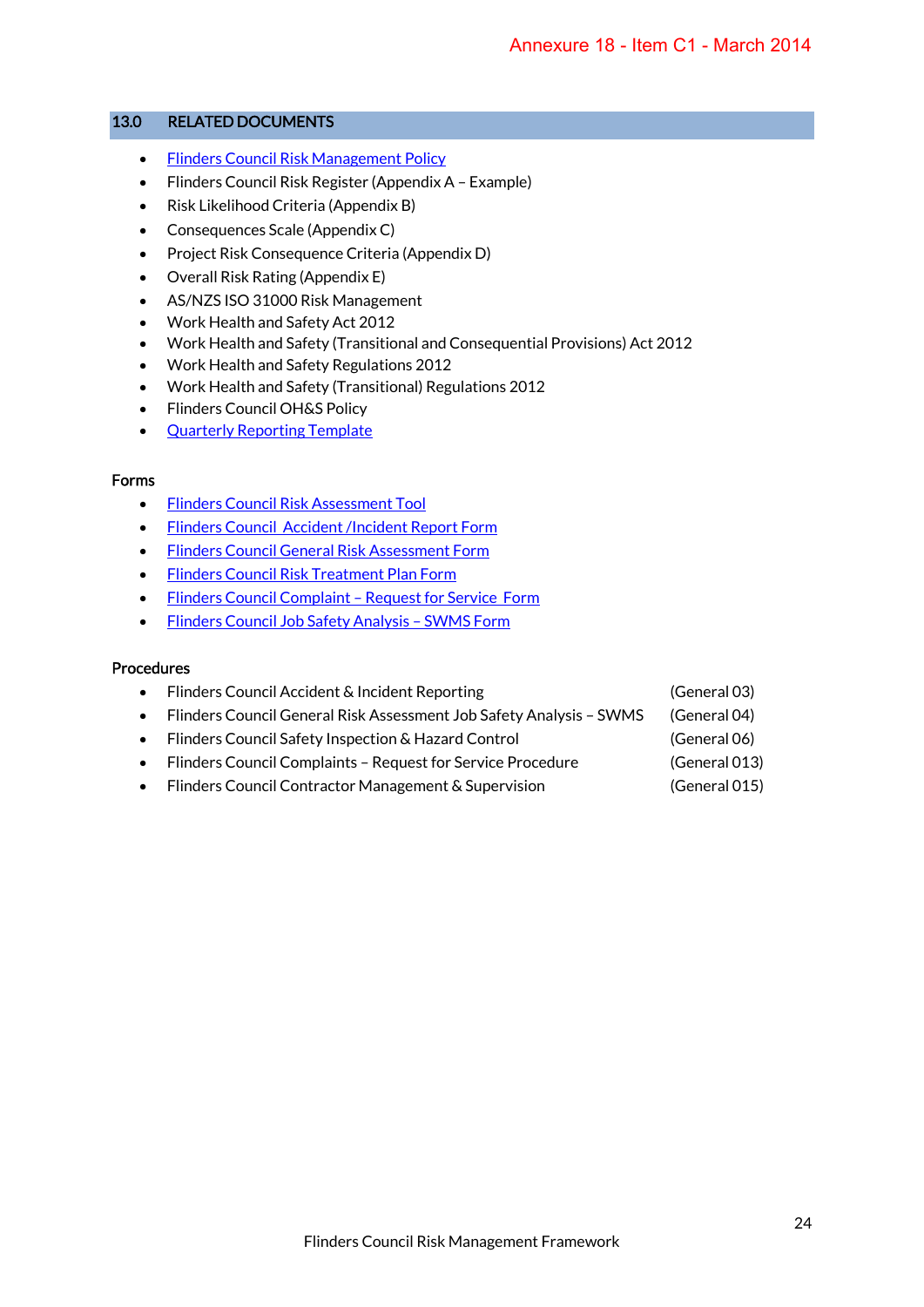# APPENDIXA - Risk Register (Example)

|                     |                                                        |                | $\frac{1}{2}$ ii) $\cdot$ (2 $\cdot$ ) $\cdot$       |              |                                                                 |                                                |                 |                                             |                          |         |                        |                       | Risk Register [Compatibility Mode] - Microsoft Excel |                                       |                             |                        |                                                |                                                                                                                                                     |              |                          |                            |                 |               |               |                                                          |
|---------------------|--------------------------------------------------------|----------------|------------------------------------------------------|--------------|-----------------------------------------------------------------|------------------------------------------------|-----------------|---------------------------------------------|--------------------------|---------|------------------------|-----------------------|------------------------------------------------------|---------------------------------------|-----------------------------|------------------------|------------------------------------------------|-----------------------------------------------------------------------------------------------------------------------------------------------------|--------------|--------------------------|----------------------------|-----------------|---------------|---------------|----------------------------------------------------------|
|                     |                                                        | Home           | Insert                                               |              | Page Layout                                                     | Formulas                                       | Data            |                                             | Review                   | View    | Add-Ins                |                       |                                                      |                                       |                             |                        |                                                |                                                                                                                                                     |              |                          |                            |                 |               |               | $\odot$ - $\Box$ x                                       |
|                     |                                                        | Layout Preview | Normal Page Page Break Custom Full<br>Workbook Views |              | F<br>Views Screen                                               | $\sqrt{Ruler}$<br>V Gridlines<br>V Message Bar | Show/Hide       | V Formula Bar<br>V Headings                 |                          |         | Zoom 100%<br>Zoom      | Zoom to<br>Selection  | Ē,<br>New Arrange Freeze                             | ZH                                    | $S$ plit<br>Hide            | Window                 | 1   View Side by Side<br>Synchronous Scrolling | $\overline{\phantom{a}}$<br>Save<br>Window All Panes + Unhide   13 Reset Window Position   Workspace Windows                                        | ٢ò<br>Switch | II.<br>Macros            | $\mathcal{H}_i$<br>Macros  |                 |               |               |                                                          |
|                     | Security Warning Macros have been disabled.<br>Options |                |                                                      |              |                                                                 |                                                |                 |                                             |                          |         |                        |                       |                                                      |                                       |                             |                        |                                                |                                                                                                                                                     |              |                          |                            |                 |               |               |                                                          |
|                     |                                                        | A29            |                                                      | $ (3)$       | $f_x$                                                           |                                                |                 |                                             |                          |         |                        |                       |                                                      |                                       |                             |                        |                                                |                                                                                                                                                     |              |                          |                            |                 |               |               | <b>v</b>                                                 |
| 4                   | A<br><b>FLINDERS</b>                                   | B              |                                                      | $\mathbf{C}$ | $\overline{D}$                                                  |                                                |                 | F                                           | $\mathbf{G}$             | H       |                        | J                     |                                                      | $\mathbf{L}$                          | M                           | N                      | $\circ$                                        | P.                                                                                                                                                  | Q            | R                        | $\mathcal{Z}$              | T               |               | $U = -V = -X$ | ⊏                                                        |
| 5<br>6              |                                                        |                |                                                      |              |                                                                 |                                                |                 |                                             |                          |         |                        |                       |                                                      |                                       |                             |                        |                                                |                                                                                                                                                     |              |                          |                            |                 |               |               |                                                          |
| 7 <sup>2</sup><br>8 |                                                        |                | <b>NOTE:</b> Do not delete formulas in cells I and J |              |                                                                 |                                                |                 |                                             |                          |         |                        |                       |                                                      |                                       |                             |                        |                                                |                                                                                                                                                     |              |                          |                            |                 |               |               |                                                          |
| $\theta$<br>10      |                                                        |                |                                                      |              | 01 Assets/Property Infrastructure<br><b>RISK IDENTIFICATION</b> |                                                |                 |                                             |                          |         |                        | <b>RISK ANALTSIS</b>  |                                                      |                                       |                             |                        | <b>RISK TREATMENT</b>                          |                                                                                                                                                     |              |                          | <b>RISK TREATMENT PLAN</b> |                 |               |               |                                                          |
|                     | <b>Rick</b><br>Hu.                                     | <b>Rirk</b>    | What can<br>hoppoo?                                  |              | <b>Parrible cours</b>                                           | <b>Existing controls</b>                       |                 | <b>Le visit</b><br>credibl<br>$\mathcal{A}$ | Commo<br>$\mathbf{a}$ by | $\cdot$ | Likelihun Cunrequencer | <b>Rirk</b><br>rating | Action required                                      | <b>brick</b><br><b>Audions</b><br>142 | <b>Le virk</b><br>inrerable | Treatment<br>sptisa(r) | <b>Revidual risk</b>                           | Rick treatment plan                                                                                                                                 |              | <b>Actions Departmen</b> | Responsible<br>Perrus      | <b>Bernurce</b> | <b>Budget</b> | Date:<br>due  | Data to<br>raviau<br>reatme                              |
| 11                  |                                                        |                |                                                      |              |                                                                 |                                                |                 |                                             |                          |         |                        |                       |                                                      |                                       |                             |                        |                                                |                                                                                                                                                     |              |                          |                            |                 |               |               | $\mathbf{r}$                                             |
| 12<br>13<br>14      |                                                        |                |                                                      |              |                                                                 |                                                |                 |                                             |                          |         |                        |                       |                                                      |                                       |                             |                        |                                                |                                                                                                                                                     |              |                          |                            |                 |               |               |                                                          |
| 15<br>16            |                                                        |                |                                                      |              |                                                                 |                                                |                 |                                             |                          |         |                        |                       |                                                      |                                       |                             |                        |                                                |                                                                                                                                                     |              |                          |                            |                 |               |               |                                                          |
| 17                  |                                                        |                |                                                      |              |                                                                 |                                                |                 |                                             |                          |         |                        |                       |                                                      |                                       |                             |                        |                                                |                                                                                                                                                     |              |                          |                            |                 |               |               |                                                          |
|                     |                                                        |                |                                                      |              |                                                                 |                                                |                 |                                             |                          |         |                        |                       |                                                      |                                       |                             |                        |                                                |                                                                                                                                                     |              |                          |                            |                 |               |               |                                                          |
|                     |                                                        |                |                                                      |              |                                                                 |                                                |                 |                                             |                          |         |                        |                       |                                                      |                                       |                             |                        |                                                |                                                                                                                                                     |              |                          |                            |                 |               |               |                                                          |
|                     |                                                        |                |                                                      |              |                                                                 |                                                |                 |                                             |                          |         |                        |                       |                                                      |                                       |                             |                        |                                                |                                                                                                                                                     |              |                          |                            |                 |               |               |                                                          |
|                     |                                                        |                |                                                      |              |                                                                 |                                                |                 |                                             |                          |         |                        |                       |                                                      |                                       |                             |                        |                                                |                                                                                                                                                     |              |                          |                            |                 |               |               |                                                          |
|                     |                                                        |                |                                                      |              |                                                                 |                                                | $\mathbb Q$     |                                             |                          |         |                        |                       |                                                      |                                       |                             |                        |                                                |                                                                                                                                                     |              |                          |                            |                 |               |               |                                                          |
|                     |                                                        |                |                                                      |              |                                                                 |                                                |                 |                                             |                          |         |                        |                       |                                                      |                                       |                             |                        |                                                |                                                                                                                                                     |              |                          |                            |                 |               |               |                                                          |
|                     |                                                        |                |                                                      |              |                                                                 |                                                |                 |                                             |                          |         |                        |                       |                                                      |                                       |                             |                        |                                                |                                                                                                                                                     |              |                          |                            |                 |               |               |                                                          |
|                     |                                                        |                |                                                      |              |                                                                 |                                                |                 |                                             |                          |         |                        |                       |                                                      |                                       |                             |                        |                                                |                                                                                                                                                     |              |                          |                            |                 |               |               |                                                          |
|                     |                                                        |                |                                                      |              |                                                                 |                                                |                 |                                             |                          |         |                        |                       |                                                      |                                       |                             |                        |                                                |                                                                                                                                                     |              |                          |                            |                 |               |               |                                                          |
|                     |                                                        |                |                                                      |              |                                                                 |                                                |                 |                                             |                          |         |                        |                       |                                                      |                                       |                             |                        |                                                |                                                                                                                                                     |              |                          |                            |                 |               |               |                                                          |
|                     |                                                        |                |                                                      |              |                                                                 |                                                |                 |                                             |                          |         |                        |                       |                                                      |                                       |                             |                        |                                                |                                                                                                                                                     |              |                          |                            |                 |               |               |                                                          |
| 45<br>$H$ 4 $H$ $H$ |                                                        |                |                                                      |              |                                                                 |                                                |                 |                                             |                          |         |                        |                       |                                                      |                                       |                             |                        |                                                | Instructions / Index / Risk Tools 01 / 02 / 03 / 04 / 05 / 06 / 07 / 08 / 09 / 010 / 011 / 012 / 013 / 014 / 015 / 016 / 017 / 018 / Risk Reporting | ノヤコ          |                          |                            |                 |               |               |                                                          |
| Ready               |                                                        |                |                                                      |              |                                                                 |                                                |                 |                                             |                          |         |                        |                       |                                                      |                                       |                             |                        |                                                |                                                                                                                                                     |              |                          | ■□凹 50% ⊝ - □---           |                 |               |               | $\blacksquare$ $\blacksquare$ $\blacksquare$<br>$\Theta$ |
|                     |                                                        | 은              | لتظنآ                                                |              | 0                                                               |                                                | HI <sub>O</sub> | 些                                           |                          | 匥       |                        |                       |                                                      |                                       |                             |                        |                                                |                                                                                                                                                     |              |                          |                            | △   ● 『 】 (*)   |               |               | 1:24 PM<br>13/06/2013                                    |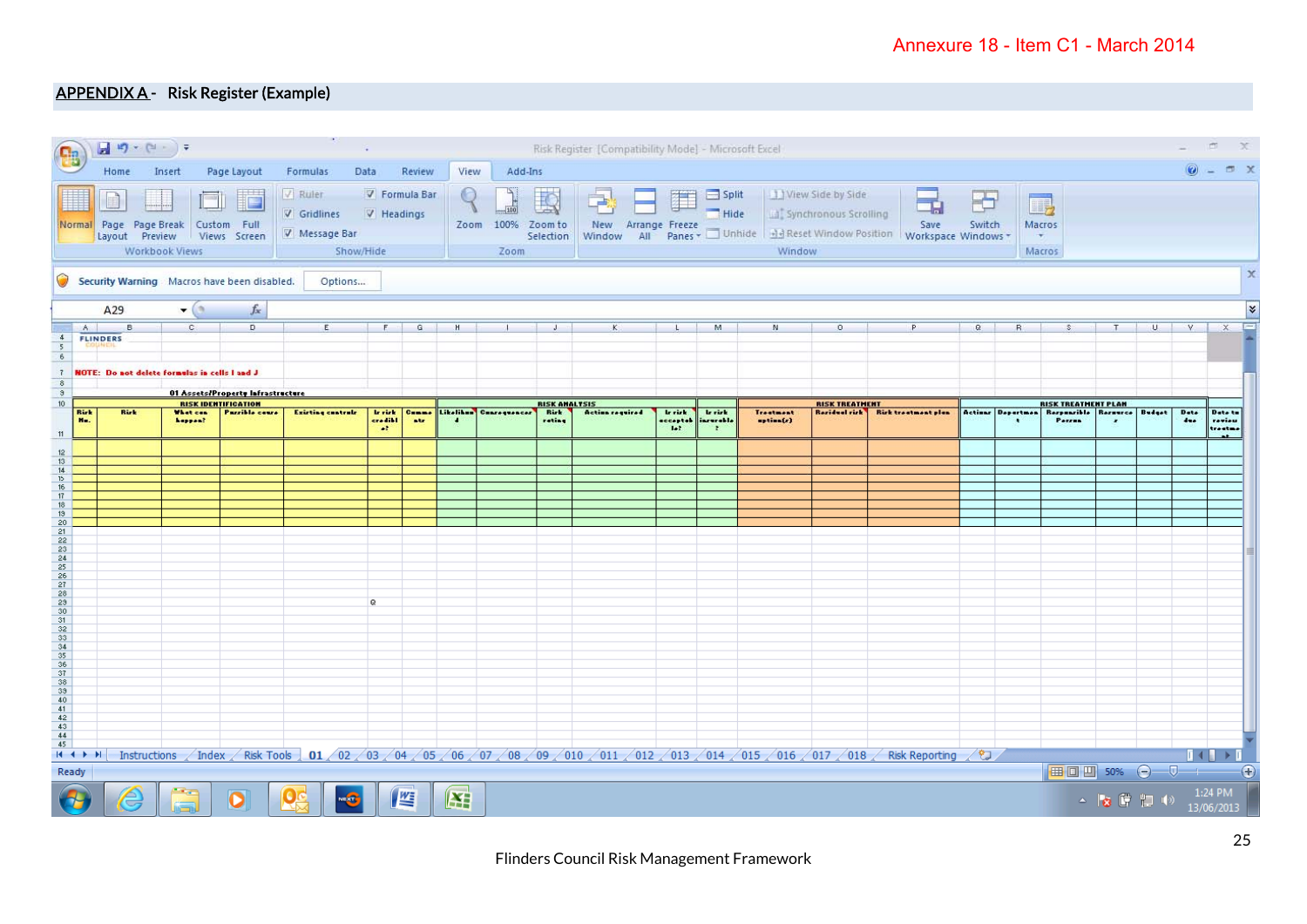# Likelihood Scales:

| <b>Rating</b>  | <b>Recurrent Risks</b>                             | <b>Single Events</b>                              |  |  |  |
|----------------|----------------------------------------------------|---------------------------------------------------|--|--|--|
| Almost Certain | Could occur several times per year                 | More likely than not<br>90-99%                    |  |  |  |
| Likely         | May arise about once per year                      | As likely as not<br>70-89%                        |  |  |  |
| Possible       | May arise once in 5 years                          | Less likely than not but still possible<br>30-69% |  |  |  |
| Unlikely       | May arise once in 10 years                         | Unlikely but not impossible<br>10-29%             |  |  |  |
| Rare           | Unlikely to occur during the next 10 or more years | Negligible<br>$1 - 9%$                            |  |  |  |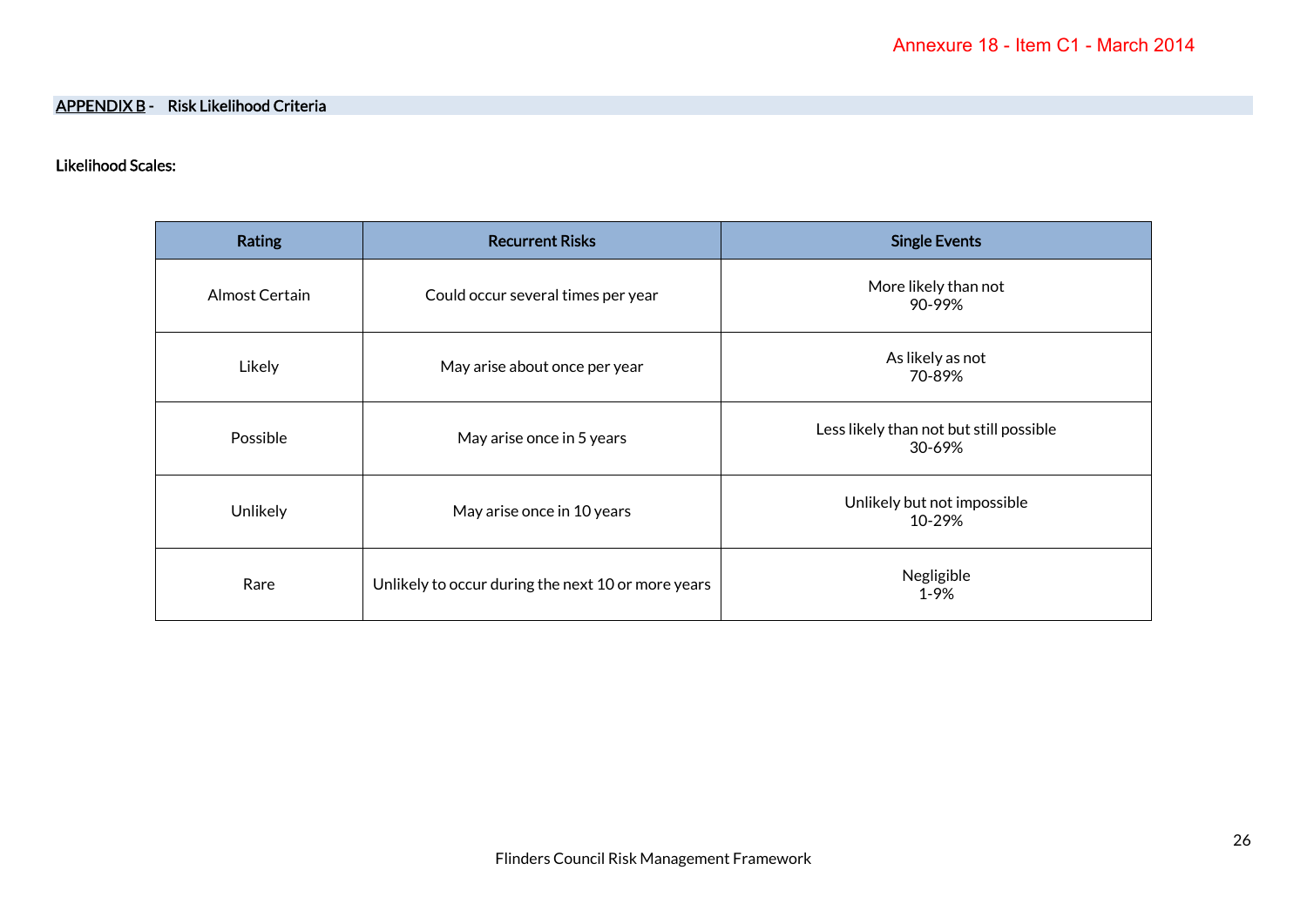# APPENDIX C - Consequence Scales

| Consequence<br>Rating |                | <b>Business Continuity</b><br>& Business Systems (BC)                                                                                                                         | Environmental<br>(EN)                                                                                                                                                                             | <b>Financial and</b><br><b>Economic</b><br>(FE)                                                                            | <b>Health and Safety</b><br>(HS)                                                                                 |  |
|-----------------------|----------------|-------------------------------------------------------------------------------------------------------------------------------------------------------------------------------|---------------------------------------------------------------------------------------------------------------------------------------------------------------------------------------------------|----------------------------------------------------------------------------------------------------------------------------|------------------------------------------------------------------------------------------------------------------|--|
| Catastrophic          | 5              | The continuing failure of Council to deliver<br>essential services.<br>The removal of key revenue generation.                                                                 | Widespread and irreversible environmental<br>impact attributed by the courts to be negligent or<br>incompetent actions of Flinders Council.                                                       | Financial impact could not be managed<br>within Council budget. Services<br>seriously affected.<br>Huge financial loss.    | Death - Loss of life probable and serious<br>injury inevitable.                                                  |  |
| Major                 | 4              | Widespread failure to deliver several major<br>strategic objectives and service plans.<br>Long-term failure of Council causing<br>lengthy service interruption.               | Environment seriously impacted but able to<br>recover over an extended period 5 - 10 years.<br>Requiring significant remedial action. Penalties<br>and/or direction or compliance order incurred. | Requires significant reworking of<br>Council's budget. Financial cutbacks<br>will affect services.<br>Major financial loss | Loss of life possible and serious injury<br>probable. Isolated instances of serious<br>injuries or loss of life. |  |
| Moderate              | 3              | Failure to deliver minor strategic objectives<br>and service plans.<br>Temporary & recoverable failure of Council<br>causing intermittent service interruption<br>for a week. | Environment impacted but able to recover over a<br>short period. Within 5 years. No long term or<br>irreversible damage. May incur cautionary notice<br>or infringement notice.                   | Minor reworking of Council budget<br>required but manageable. No service<br>interruption. High financial loss.             | Loss of life unlikely but serious injury<br>possible. Medical treatment required.                                |  |
| Minor                 | $\overline{2}$ | Temporary and recoverable failure of<br>Council causing intermittent service<br>interruption for some days.                                                                   | Minimal environmental impact, able to manage<br>with some intervention. Minor environmental<br>damage such as remote temporary pollution.                                                         | Financial impact manageable. Medium<br>financial loss.                                                                     | Serious injury unlikely but minor injury<br>probable. First Aid treatment.<br>Serious near miss.                 |  |
| Insignificant         | $\mathbf{1}$   | Negligible impact of Council, brief service<br>interruption for several hours to a day.                                                                                       | Minimal environmental impact, able to be<br>monitored and managed by routine procedures.<br>Brief, non-hazardous, transient pollution or<br>damage.                                               | Financial impact easily manageable<br>within Council's budget. Low financial<br>loss.                                      | No injuries - Minor injury possible.<br>Appearance of threat but no actual harm.                                 |  |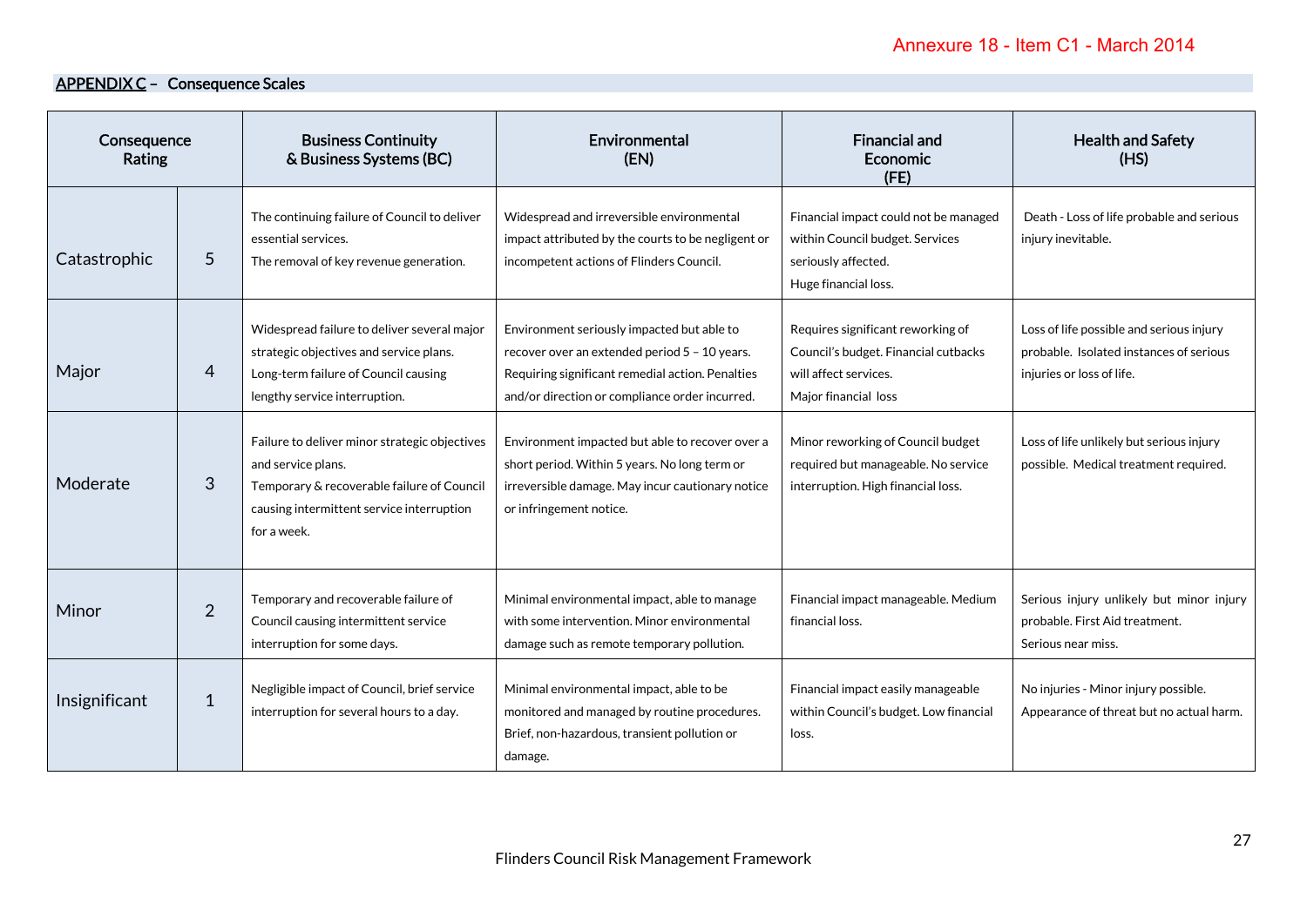# Annexure 18 - Item C1 - March 2014

| Consequence<br>Rating |                | <b>Staff</b><br>(ST)                                                                                                                                     | Reputation<br>(RE)                                                                                                                         | <b>Infrastructure</b><br>& Assets<br>(IA)                                                                           | <b>Political</b><br>(PO)                                                                                                     | <b>Legal Compliance</b><br>& Liability<br>(LL)                                                                                                                                                                                                   |
|-----------------------|----------------|----------------------------------------------------------------------------------------------------------------------------------------------------------|--------------------------------------------------------------------------------------------------------------------------------------------|---------------------------------------------------------------------------------------------------------------------|------------------------------------------------------------------------------------------------------------------------------|--------------------------------------------------------------------------------------------------------------------------------------------------------------------------------------------------------------------------------------------------|
| Catastrophic          | 5              | Staff issues cause<br>continuing failure to<br>deliver essential services.                                                                               | Loss of State Government<br>support with scathing criticism<br>and removal of the Council.<br>National media exposure.                     | Widespread, long term loss of<br>substantial key assets,<br>infrastructure and/or IT<br>network/hardware.           | Loss of power and influence restricting<br>decision making and capabilities.<br>Dismissal of Council by State<br>Government. | Regulatory or contract breaches causing<br>very serious litigation, including major<br>class action. An event occurring outside<br>Flinders Council's insurance cover.<br>Significant prosecution / fines for Flinders<br>Council & individuals. |
| Major                 | 4              | Staff issues cause<br>widespread failure to<br>deliver several major<br>strategic objectives and<br>long term failure of day to<br>day service delivery. | State media and public concern<br>/ exposure with adverse<br>attention and long-term loss of<br>support from Flinders Island<br>residents. | Widespread, short to medium<br>term loss of key assets,<br>infrastructure and/or IT<br>network/hardware.            | Adverse impact and intervention by<br><b>State Government.</b>                                                               | Major regulatory or contract breaches<br>and litigation. Liability implications and<br>fines for Managers.                                                                                                                                       |
| Moderate              | 3              | Staff issues cause failure to<br>deliver minor strategic<br>objectives and temporary<br>and recoverable failure of<br>day to day service delivery.       | Significant state wide concern /<br>exposure and short to midterm<br>loss of support from Flinders<br>Island residents.                    | Short to medium term loss of<br>key assets, infrastructure<br>and/or IT network/hardware.                           | Adverse impact and intervention by the<br>Department of Premier and Cabinet.                                                 | Regulatory or contract breaches causing<br>investigation / report to authority and<br>prosecution and moderate fines.                                                                                                                            |
| Minor                 | $\overline{2}$ | Staff issues cause several<br>days interruption of day to<br>day service delivery.                                                                       | Minor local community<br>concern manageable through<br>good public relations.                                                              | Minor loss/damage. Repairs<br>required.                                                                             | Adverse impact by another local<br>government.                                                                               | Minor regulatory or contract breaches<br>causing likely prosecution and minor<br>fines.                                                                                                                                                          |
| Insignificant         | $\mathbf{1}$   | Staff issues cause<br>negligible impact of day to<br>day service delivery.                                                                               | Transient matter, e.g. customer<br>complaint, resolved in day-to-<br>day management.                                                       | Damage where repairs are<br>required however facility/<br>infrastructure/network<br>/hardware is still operational. | Negligible impact from another local<br>government.                                                                          | Negligible regulatory breaches that are<br>detected early and rectified.<br>Insignificant legal issues & non-<br>compliance.                                                                                                                     |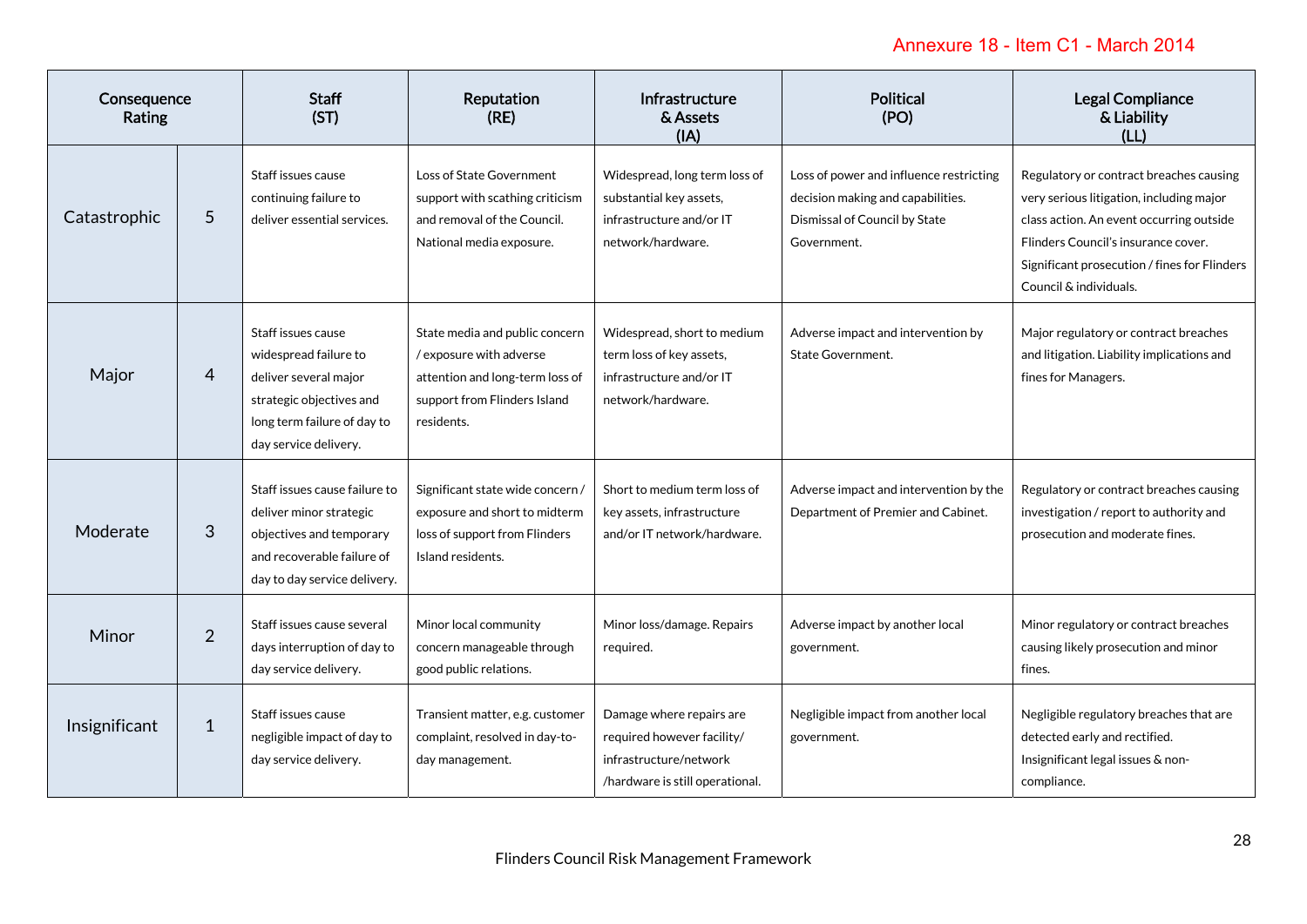# APPENDIX D – Project Risk Consequence Criteria

| Consequence<br><b>Rating</b> |                | <b>Financial</b>                                                                                                              | <b>Project Timeframe</b><br>(extension measured in days)                                           | <b>Project Objectives</b>                                                                                                                                                   |  |
|------------------------------|----------------|-------------------------------------------------------------------------------------------------------------------------------|----------------------------------------------------------------------------------------------------|-----------------------------------------------------------------------------------------------------------------------------------------------------------------------------|--|
| Severe                       | 5              | Risk event results in increased funding<br>required to meet project objectives by more<br>than 35% of original project budget | Risk event results in project timeframe extended<br>by more than 50%% of original project duration | Risk event results in failure of the project to<br>meet all required objectives.                                                                                            |  |
| Major                        | $\overline{4}$ | Risk event results in increased funding<br>required to meet project objectives by<br>20-35%% of original project budget       | Risk event results in project timeframe extended<br>by 35-50% of original project duration         | Risk event impacts a significant portion of<br>key project objectives requiring major<br>changes to project scope and work to achieve<br>required outcomes                  |  |
| Moderate                     | 3              | Risk event results in increased funding<br>required to meet project objectives by<br>10-20% of original project budget        | Risk event results in project timeframe extended<br>by 20-35% of original project duration         | Risk event impacts numerous key project<br>objectives. Considerable effort including<br>some change to the scope of the project is<br>required to achieve required outcomes |  |
| Minor                        | $\overline{2}$ | Risk event results in increased funding<br>required to meet project objectives by<br>5-10% of original project budget         | Risk event results in project timeframe extended<br>by 10-20% of original project duration         | Risk event impacts isolated key project<br>objectives. Additional minor effort is<br>required to ensure that all objectives are met                                         |  |
| Insignificant                | $\mathbf{1}$   | Risk event results in increased funding<br>required to meet project objectives by up to<br>5% of original project budget      | Risk event results in project timeframe extended<br>by up to 10% of original project duration      | Risk event does not have any major impact on<br>the achievement of key project objectives                                                                                   |  |